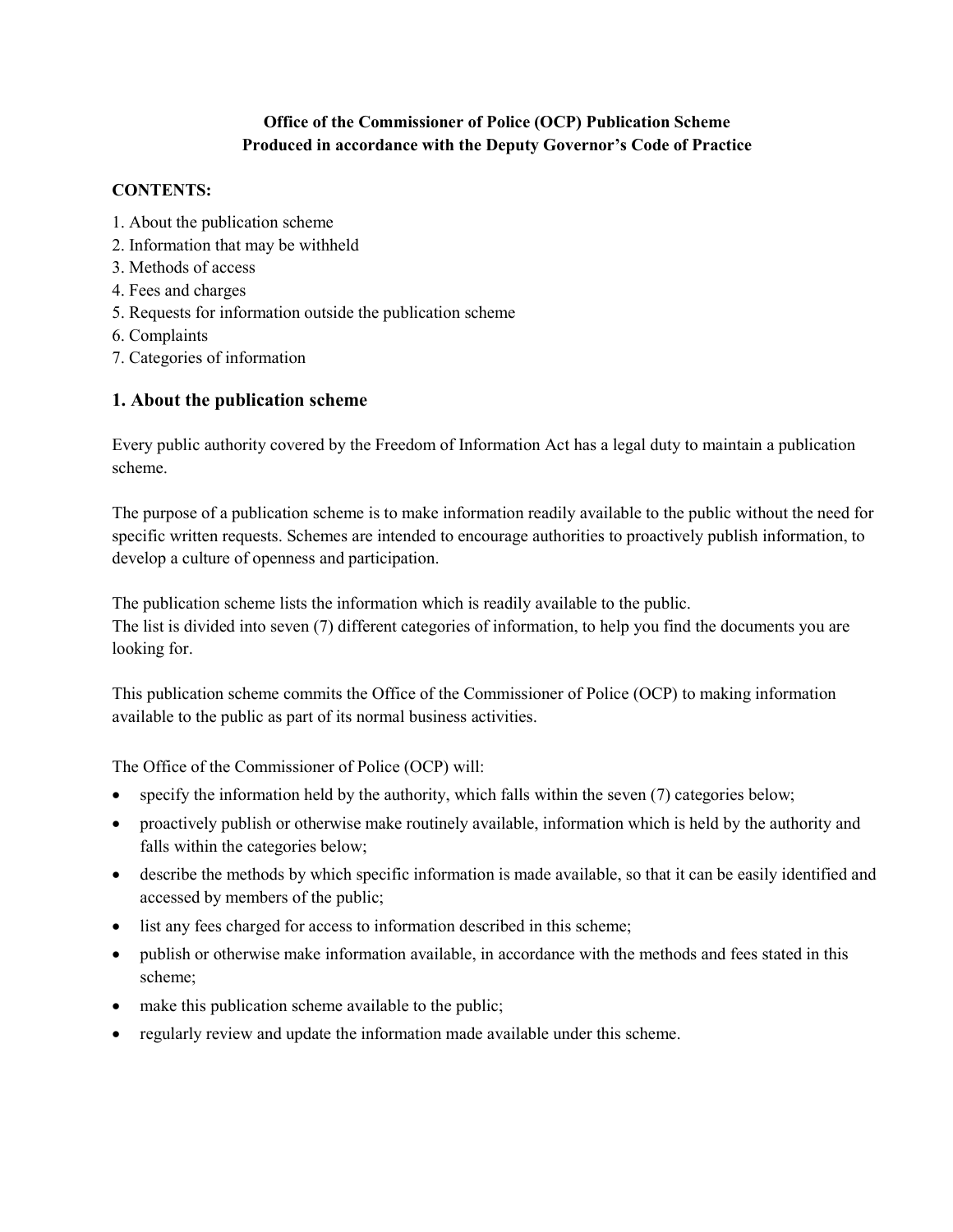# 2. Information that may be withheld

The Office of the Commissioner of Police (OCP) will generally not publish:

- information in draft form;
- information that is not held by the Office of the Commissioner of Police (OCP) or which has been disposed of in accordance with a legally authorised disposal schedule;
- information that is not readily-available for example: information that is contained in files that have been placed in archive storage, or is otherwise difficult to access;
- information which is exempt under the FOI Act, or otherwise protected from disclosure for example: personal information; or commercially sensitive information. Records containing exempt matter will be published in a redacted<sup>1</sup> form, where ever it is practical to do so, indicating which exemptions apply.

In maintaining this publication scheme, our aim is to be as open as possible.

However, there may be limited circumstances where information will be withheld from one of the categories of information listed in section 7: Categories of information.

Information will only be withheld where the FOI Act expressly permits it.

For example: where disclosure would breach the law of confidentiality, infringe personal privacy, harm the OCP's (or another organisation's) commercial interests, or endanger the protection of the environment.

Whenever information is withheld, we will inform you of this and explain why that information cannot be released. Even where information is withheld, it may be possible to provide a redacted copy, with the exempt matter edited out.

If you wish to complain about any information which has been withheld, please refer to section 6: Complaints.

# 3. Methods of access

Information available under our publication scheme will usually be accessible through the methods described below.

Section 7: Categories of information provides more details on the information available under the scheme, along with additional guidance on how the information within each category may be accessed.

# Online

 $\overline{a}$ 

Many of our documents are published electronically on this website and can be downloaded in PDF format. Where information is available online, a link within *section 7: Categories of information* will direct you to the relevant page or document.

If there is no link, or the link is broken, you can use our website's "Search" facility at https://www.rcips.ky. If you are still having trouble locating information listed under our scheme, please contact Information Manager, Mr. Raymond Christian at foi.pol@gov.ky or raymond.christian@gov.ky.

 $<sup>1</sup>$  A copy of the record, with the exempt matter deleted in accordance with the National Archive's Redaction Standard.</sup>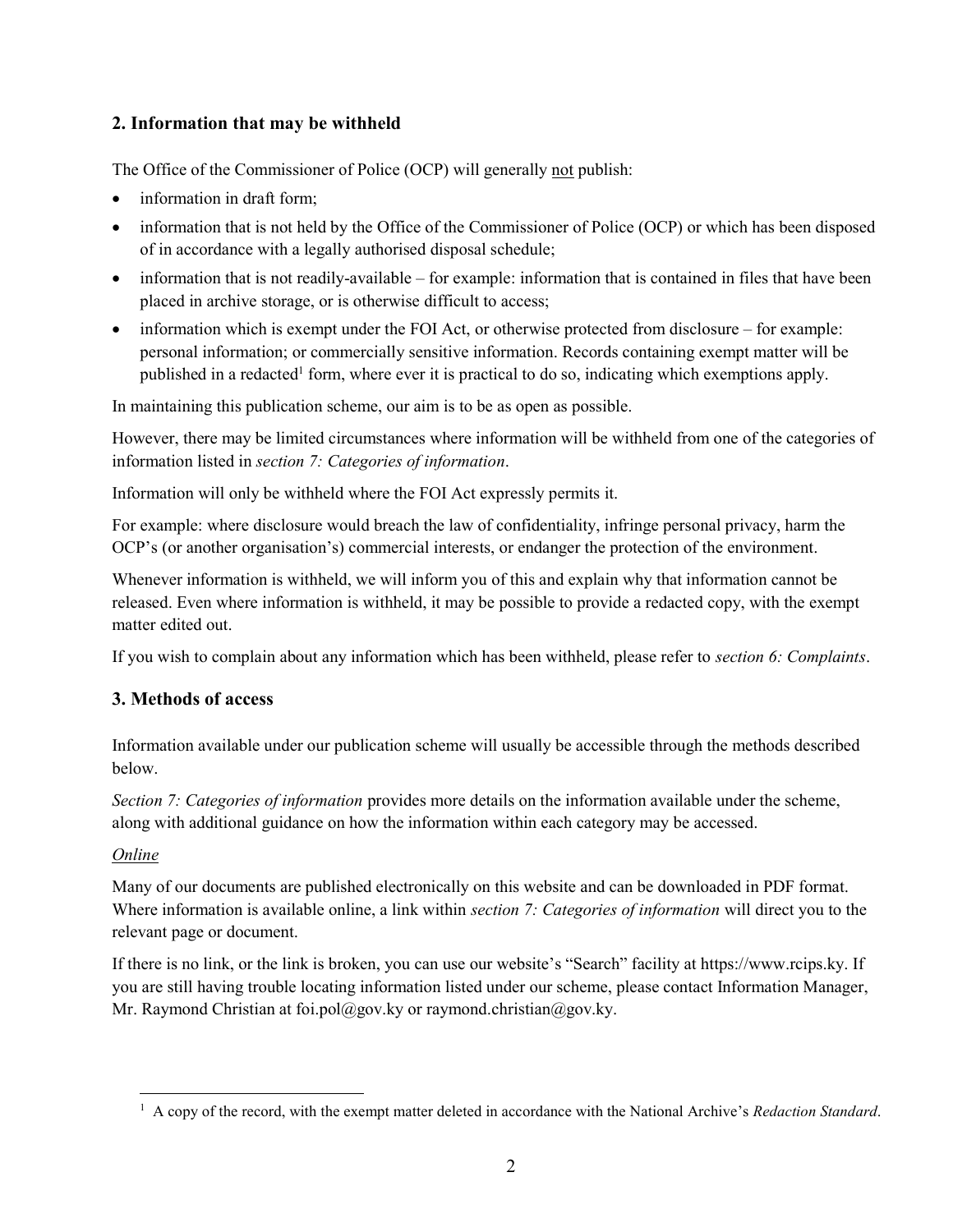## Email

If information is listed in our publication scheme but is not published on the website, we may be able to send it to you by email. You can email us at foi.pol@gov.ky to request information. Please provide a telephone number so that we can call you to clarify details if necessary.

## Phone

Documents listed in the publication scheme can also be requested by telephone. Please call (345)936-2538 to request information.

### Post

All information listed in the publication scheme will usually be available in hard copy. Requests may be addressed to:

> Mr. Raymond Christian Information Manager RCIPS Headquarters 04th Floor, Royal Bank of Canada Building 24 Shedden Road, George Town P.O. Box 909, Grand Cayman KY1-1103 Cayman Islands

In your request, please provide your name and address, full details of the information or documents you would like to receive. You may also wish to provide a telephone number so that we can call you to clarify details if necessary. For faster processing, please also include any applicable fee. (See section 4: Fees and charges for further details.)

## Personal visits

In limited cases, you may be required to make an appointment to view information listed in the publication scheme. This will be clearly stated in *section 7: Categories of information*, and relevant contact details will be provided in that section.

## Advice and assistance

If you experience any difficulty identifying the information you want to access, please contact Mr. Raymond Christian at (345) 936-2538.

The OCP will adhere to its obligations under section 10 of the FOI Act, and any requirements relating to disability or discrimination, when providing information in accordance with this publication scheme.

Information will be provided in the language in which it is held or in such other language that is legally required. Where the OCP is legally required to translate any information, it will do so.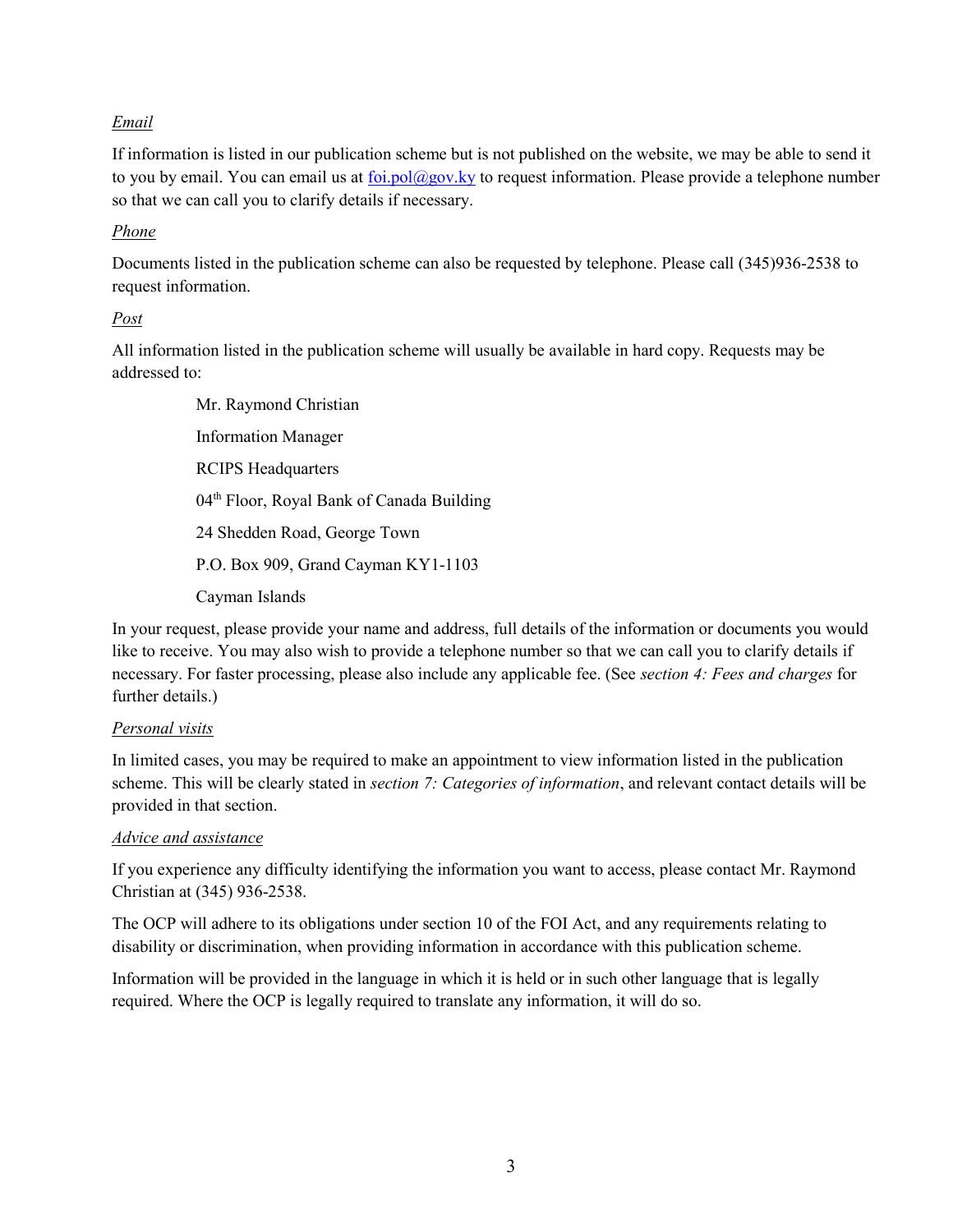## 4. Fees and charges

The purpose of this scheme is to make the maximum amount of information readily available at minimum effort and cost to the public. The OCP strives to ensure that fees and charges are clearly explained and kept to a minimum.

Information which is published online, downloaded through a website, or sent to you by email will be provided free of charge.

Fees may be charged for providing information in paper copy or on computer disc. Charges will reflect the actual costs of reproduction and postage, as described below.

### Reproduction costs

Where fees apply, photocopied information will be charged at a standard rate of \$1.00 per page (black and white; any size) and \$1.50 per page (colour; any size).

Computer discs will be charged at a rate of \$2 per disc.

### Postage costs

The OCP will pass on to the requester the actual costs of postage or courier delivery.

Details of any individual charges which differ from the above policy are provided within section 7: Categories of information.

If a fee applies, you will be advised of the amount and how it has been calculated. Information will be provided when the OCP has received your payment.

## 5. Requests for information outside the publication scheme

If you wish to make a request for information you should contact the Information Manager or submit a completed application form (Available at: https://ombudsman.ky/images/pdf/FOI\_Request\_Form.pdf) either via email to foi.pol $(\partial \rho g o v. k y$  or by post or hand delivered to any police building.

Requests must be in writing (letter, email or facsimile) and must include your name and an address (either postal or e-mail). Please be as specific as possible about the information you would like, as this will help us to respond promptly. Where possible, please include a contact telephone number so we can call to discuss your request if necessary.

We will respond to your request promptly. The Law requires public authorities to respond within 30 calendar days, allowing an extension of an additional 30 calendar days if needed. We will always acknowledge receipt of FOI requests made to the above address and we will let you know if we need to extend the deadline.

Information held by the OCP that is not published under this Scheme can be requested in writing. Your request will be considered in accordance with the provisions of the FOI Law.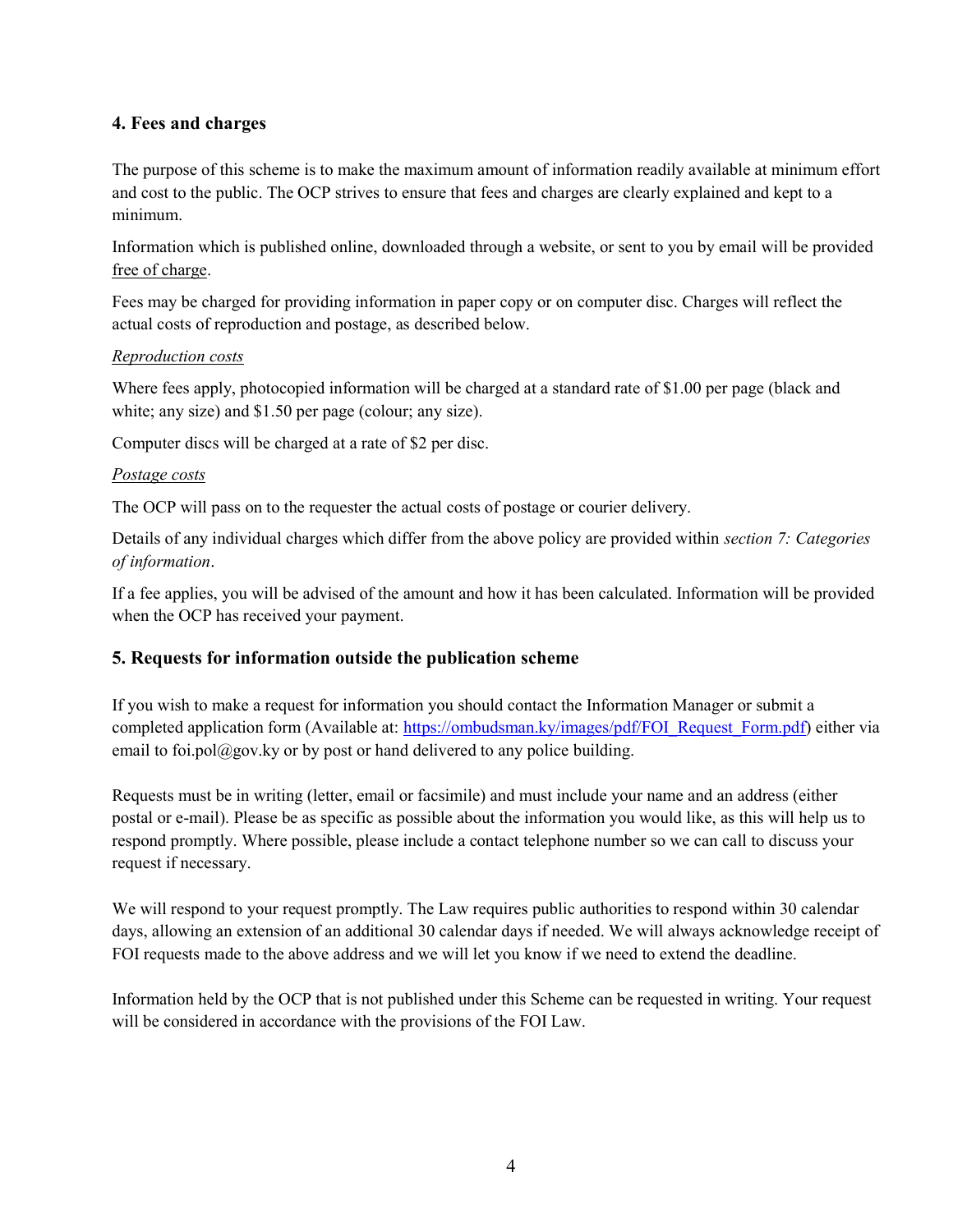For further information on how to make a request please visit the FOI section of the Ombudsman website (http://www.Ombudsman.ky). You can also download a copy of the standard FOI Request form at: https://ombudsman.ky/images/pdf/FOI\_Request\_Form.pdf however, the use of this form is not mandatory".

# 6. Complaints

The OCP aims to make our publication scheme easy to use, and to ensure our information is accessible to the public.

If you wish to complain about any aspect of this publication scheme, please contact Mr. Raymond Christian by e-mail: Raymond.christian@rcips.ky or at (345)936-2538, and we will try to resolve your complaint as quickly as possible.

Further information about our complaints procedures can be obtained from https://www.rcips.ky/complaints-againstpolice-officers.

You have legal rights to access information under this scheme, and a right to complain to the Ombudsman if you are dissatisfied with our response.

Office of the Ombudsman 5th Floor, Anderson Square, 64 Shedden Road George Town, Grand Cayman PO Box 2252 Grand Cayman KY1-1107 CAYMAN ISLANDS Email: info@ombudsman.ky Telephone: +1 345 946 6283

# 7. Categories of information

- About Us
- Strategic Management
- Finance & Administration
- Policies & Procedures
- Decisions & Recommendations
- Lists & Registers
- Our Services

# ABOUT US

## Name of public authority

Office of the Commissioner of Police (OCP)

## Ministry

Office of the Commissioner of Police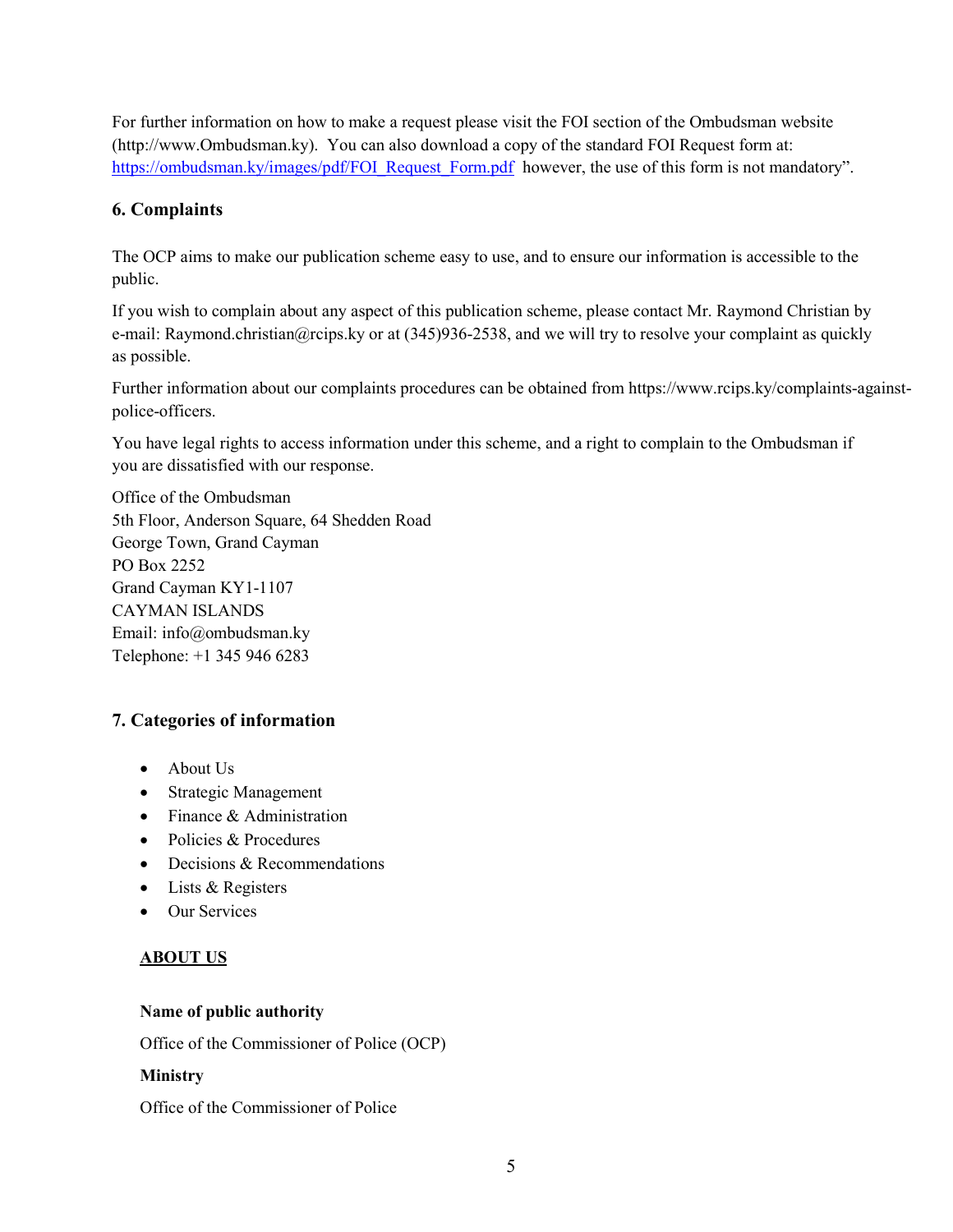### Principle officer

#### Chief officer

Mr. Derek Byrne

RCIPS Headquarters 4th Floor, Royal Bank of Canada Building 24 Shedden Road, George Town P.O. Box 909, Grand Cayman KY1-1103 Cayman Islands

## Deputy Chief Officer (Seconded)

Ms. Nancy Barnard

RCIPS Headquarters 4th Floor, Royal Bank of Canada Building 24 Shedden Road, George Town P.O. Box 909, Grand Cayman KY1-1103 Cayman Islands

#### Information manager

Mr. Raymond Christian RCIPS Headquarters 4th Floor, Royal Bank of Canada Building 24 Shedden Road, George Town P.O. Box 909, Grand Cayman KY1-1103 Cayman Islands Tel. #'s: 936-2538 or 244-2905 (desk) E-mail: Raymond.christian@rcips.ky FOI e-mail: foi.pol $(a)$ gov.ky

#### Organisation and Functions

The Office of the Commissioner of Police ("OCP") was established to focus and align the policing, safety, and security resources of the Cayman Islands under a dedicated leadership and direction. The OCP is currently constituted of two departments – the Royal Cayman Islands Police Service (RCIPS) and the Cayman Islands Coast Guard (CICG).

The Royal Cayman Islands Police Service (RCIPS) is a single, national police service with a unified command structure. It is an unarmed service, with an armed response capability, that is mandated by statute to deliver the full range of police services across the Cayman Islands. Officers and personnel work in a variety of roles, including emergency response, road safety and enforcement, child protection, criminal investigation, intelligence, drug and firearm interdiction, border security, community outreach, finance and administration, and many others.

The Cayman Islands Coast Guard (CICG) is a uniformed and disciplined department of the OCP, responsible for maritime enforcement of local laws, coordination and delivery of all maritime search and rescue response within territorial waters and internationally agreed search and rescue region (SRR), ensuring compliance with applicable international law, conventions and treaties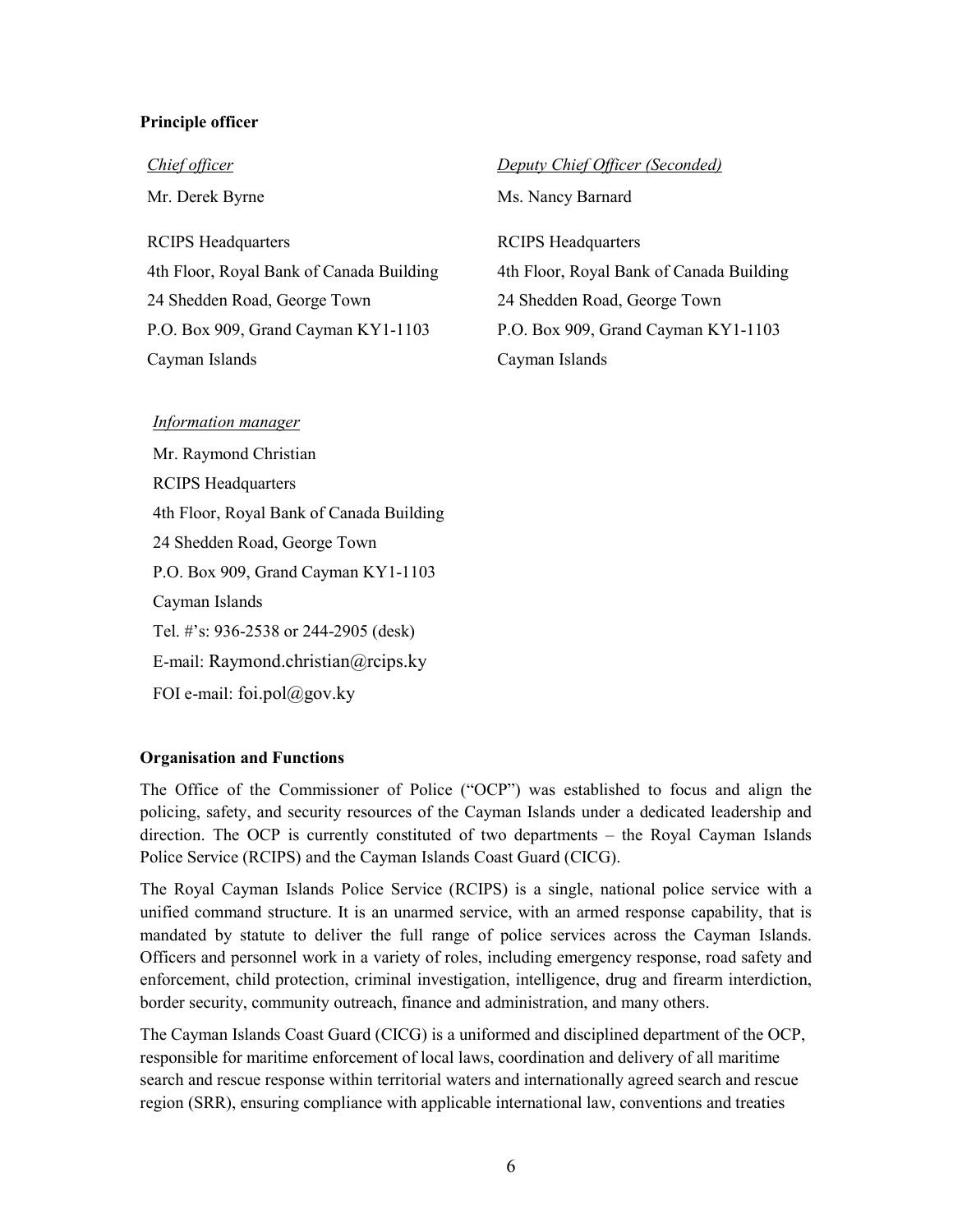relating to ensuring the safety of life at sea and pollution prevention, and criminal interdictions in territorial waters and on the high seas.

.P.O. Box 909, Grand Cayman KY1- 1103 Cayman Islands Tel. #: (345)949-4222 Fax: (345)946-2418 Website: http://www.rcips.ky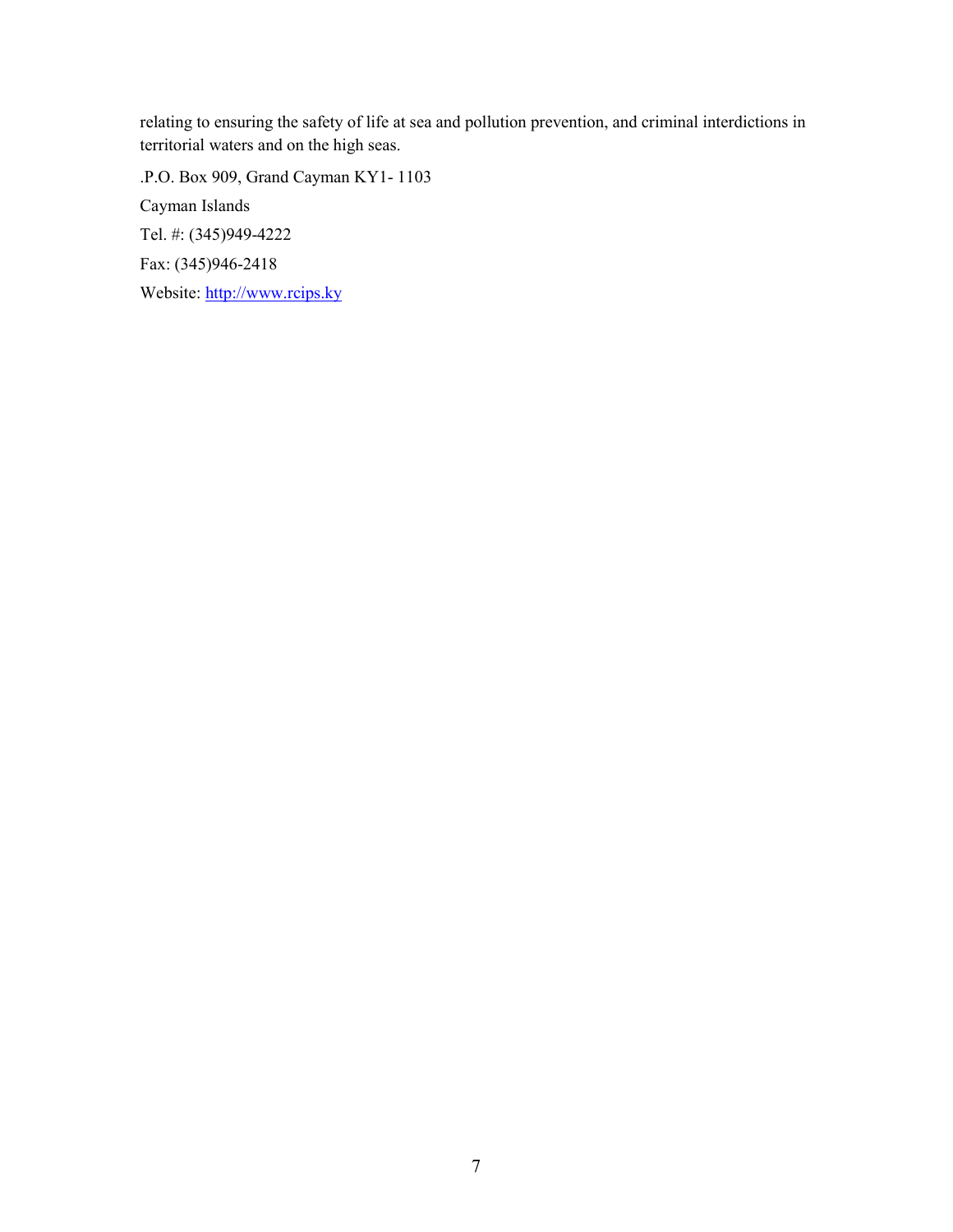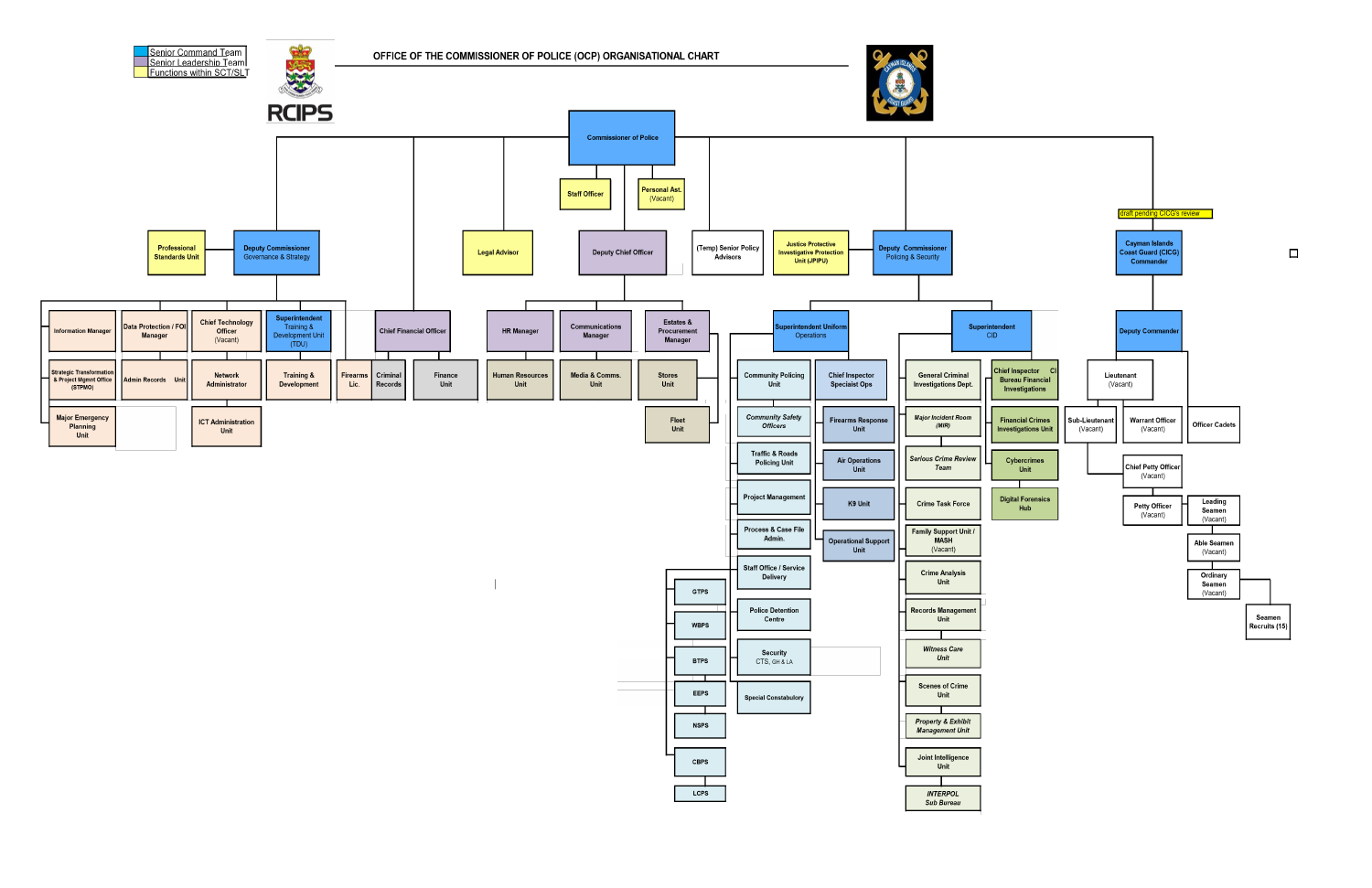# Location, Hours and Matters Handled

| <b>Location and hours</b>                            | <b>Matters handled</b>         |
|------------------------------------------------------|--------------------------------|
| Office of the Commissioner of Police                 | <b>Strategic Planning</b>      |
| Royal Bank of Canada Building, 4th Floor             | Force command, management      |
| 24 Shedden Road, George Town                         | and supervision                |
| $+1$ (345) 244-2900                                  |                                |
| MON - FRI - 8:30 AM to 5:00 PM                       |                                |
| Professional Standards Unit                          | Complaints against police      |
| 71 Eastern Avenue                                    | officers                       |
| Crown Square Plaza, George Town                      | Breaches of discipline and     |
| $+1$ (345) 945-4924                                  | good conduct                   |
| MON - FRI - 8:30 AM to 5:00 PM                       |                                |
| Strategic transformation & Project Management Office | <b>Policy Development</b>      |
| Royal Bank of Canada Building, 4th Floor             |                                |
| 24 Shedden Road, George Town                         |                                |
| $+1$ (345) 244-2900                                  |                                |
| MON - FRI - 8:30 AM to 5:00 PM                       |                                |
| Data Protection & FOI Unit                           |                                |
| Royal Bank of Canada Building, 4th Floor             | Data breaches                  |
| 24 Shedden Road, George Town                         | FOI requests                   |
| $+1$ (345) 244-2900                                  | Records Management             |
| MON - FRI - 8:30 AM to 5:00 PM                       |                                |
| Training & Development Unit                          | Police training for recruits   |
| Governor's Square                                    | Continuous professional        |
| 23 Lime Tree Bay Avenue, West Bay                    | personnel development for      |
| $+1$ (345) 946-2012                                  | <b>RCIPS</b> staff             |
| MON - FRI - 8:30 AM to 5:00 PM                       |                                |
| Finance Unit                                         | Budgeting                      |
| Royal Bank of Canada Building, 4th Floor             | Purchases and Payments         |
| 24 Shedden Road, George Town                         | Payroll                        |
| +1 (345) 244-2900                                    |                                |
| MON - FRI - 8:30 AM to 5:00 PM                       |                                |
| <b>Business Centre: Criminal Records Unit</b>        | Police clearance certificates  |
| 71 Eastern Avenue                                    | Police and traffic accident    |
| Crown Square Plaza Unit B5, Georgetown               | reports                        |
| $+1$ (345) 649-4924                                  | Traffic conviction records     |
| MON - FRI - 8:30 AM to 5:00 PM                       |                                |
| <b>Business Centre: Firearms Licensing Unit</b>      | Firearms and security licenses |
| 71 Eastern Avenue                                    |                                |
| Crown Square Plaza Unit B5, Georgetown               |                                |
| $+1$ (345) 649-4924                                  |                                |
| MON - FRI - 8:30 AM to 5:00 PM                       |                                |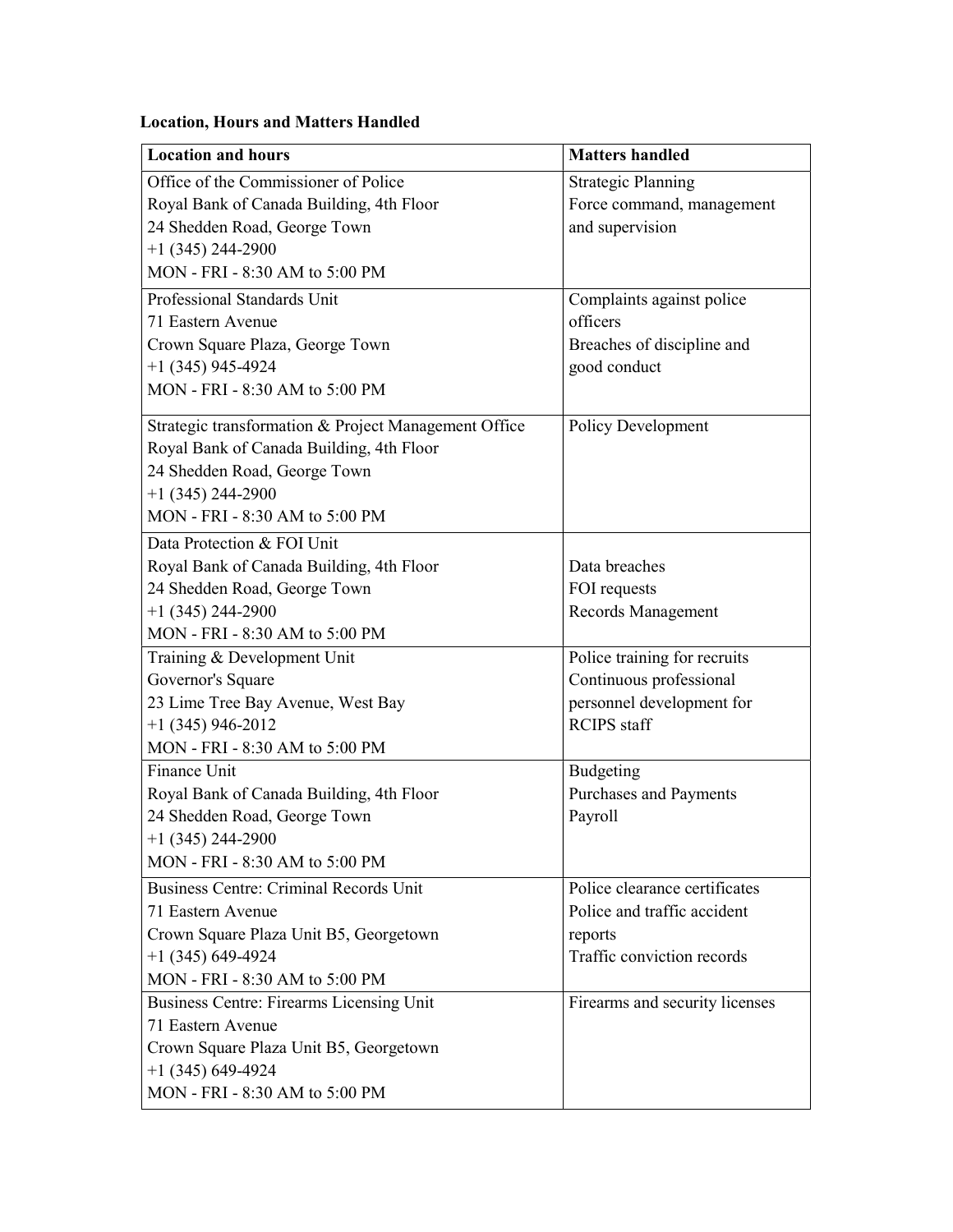| Human Resources/ Professional Development Unit   | Operational, administrative and  |
|--------------------------------------------------|----------------------------------|
| Royal Bank of Canada Building, 4th Floor         | strategic human resource         |
| 24 Shedden Road, George Town                     | management                       |
| $+1$ (345) 244-2900                              |                                  |
| MON - FRI - 8:30 AM to 5:00 PM                   |                                  |
| Media & Communications Unit                      | OCP external and internal        |
| Royal Bank of Canada Building, 4th Floor         | corporate communications         |
| 24 Shedden Road, George Town                     |                                  |
| $+1$ (345) 244-2900                              |                                  |
| MON - FRI - 8:30 AM to 5:00 PM                   |                                  |
| Estate Management & Administration               | <b>Facilities Management</b>     |
| Royal Bank of Canada Building, 4th Floor         | <b>Fleet Management</b>          |
| 24 Shedden Road, George Town                     | <b>Inventory Management</b>      |
| $+1$ (345) 949-4222                              |                                  |
| MON - FRI - 8:30 AM to 5:00 PM                   |                                  |
| <b>Information Technology</b>                    | Network Infrastructure           |
| Royal Bank of Canada Building, 4th Floor         | Management                       |
| 24 Shedden Road, George Town                     | Software Installation & Support  |
| $+1$ (345) 949-4222                              | Hardware & Electronic            |
| MON - FRI - 8:30 AM to 5:00 PM                   | <b>Equipment Maintenance and</b> |
|                                                  | support                          |
|                                                  |                                  |
| Justice Protective Investigative Protection Unit | Security and support of          |
| Royal Bank of Canada Building, 4th Floor         | threatened persons, supplying    |
| 24 Shedden Road, George Town                     | testimonial evidence to the      |
| $+1$ (345) 244-2900                              | justice system, before, during,  |
| MON - FRI - 8:30 AM to 5:00 PM                   | and after a trial                |
| Cayman Islands Coast Guards                      | Lifesaving efforts at sea,       |
| 1101 Hirst Rd.                                   | Detecting and interdicting       |
| Grand Cayman                                     | drugs, firearms, and persons     |
| Cayman Islands                                   | entering the jurisdiction        |
| $+1$ (345) 649-6722                              | illegally Providing marine       |
|                                                  | support to other agencies        |
| <b>Community Policing Unit</b>                   | Community engagement and         |
| 69A Elgin Avenue                                 | policing                         |
| George Town                                      |                                  |
| $+1$ (345) 949-4222                              |                                  |
| MON-FRI - 8:30 AM to 5:00 PM                     |                                  |
| Traffic & Roads Policing Unit                    | Road Safety                      |
| 31 Lindhurst Road,                               | Road traffic law enforcement,    |
| George Town                                      | Investigating traffic collisions |
| $+1$ (345) 649-6254                              |                                  |
|                                                  |                                  |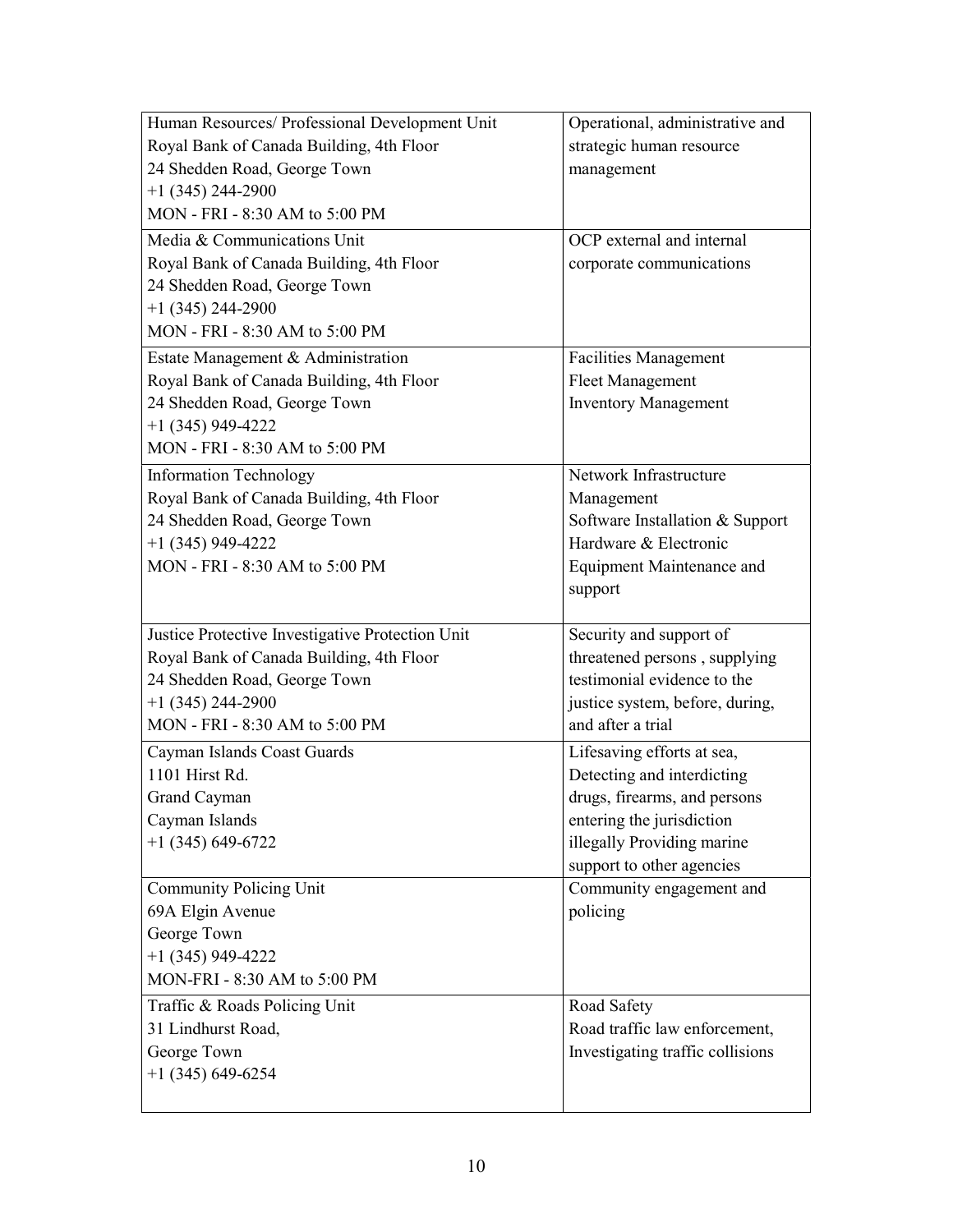| Project Management Unit                 | Natural and man-made disaster    |  |
|-----------------------------------------|----------------------------------|--|
| 69A Elgin Avenue                        | response                         |  |
| George Town                             | Crowd Control                    |  |
| $+1$ (345) 949-4222                     | Security of major events         |  |
| MON-FRI - 8:30 AM to 5:00 PM            |                                  |  |
| Process & Case File Administration Unit | Preparing case file for          |  |
| 69A Elgin Avenue                        | submission to the DPP            |  |
| George Town                             | Processing case files returned   |  |
| $+1$ (345) 949-4222                     | by DPP                           |  |
| MON-FRI - 8:30 AM to 5:00 PM            | Distributing warrants            |  |
|                                         | Issuing of police summons        |  |
| <b>GTPS</b>                             |                                  |  |
| 69A Elgin Avenue, George Town           |                                  |  |
| $+1$ (345) 949-4222                     |                                  |  |
| <b>WBPS</b>                             |                                  |  |
| 242 West Church Street, West Bay        |                                  |  |
| $+1$ (345) 949-3999                     |                                  |  |
| <b>BTPS</b>                             |                                  |  |
| 445B Bodden Town Road, Bodden Town      |                                  |  |
| $+1$ (345) 947-2220                     | Providing 24-hour response to    |  |
| <b>EEPS</b>                             | calls for service and the        |  |
| 460 Austin Conolly Drive, East End      | ongoing execution policing       |  |
| $+1$ (345) 947-7411                     | functions inclusive of           |  |
| <b>NSPS</b>                             | investigating crime and          |  |
| 53 Hutland Road, North Side             | maintaining law and order        |  |
| $+1$ (345) 947-2220                     |                                  |  |
| <b>CBPS</b>                             |                                  |  |
| Unit 6 Kirkconnell Office Centre        |                                  |  |
| 20 Kirkconnell Street, Cayman Brac      |                                  |  |
| $+1$ (345) 948-0331                     |                                  |  |
| <b>LCPS</b>                             |                                  |  |
| 256 Spot Bay Road, Little Cayman        |                                  |  |
| $+1$ (345) 948-0100                     |                                  |  |
| <b>Police Detention Centre</b>          | Processing and detaining         |  |
| 73 Fairbanks Road, George Town          | persons who have been            |  |
| Cayman Islands                          | arrested, or are answering bail. |  |
| 949-7836                                |                                  |  |
| Government House & Courts Security      | Providing security to            |  |
| 69A Elgin Avenue, George Town           | government houses and courts     |  |
| $+1$ (345) 949-4222                     |                                  |  |
| MON-FRI - 8:30 AM to 5:00 PM            |                                  |  |
|                                         |                                  |  |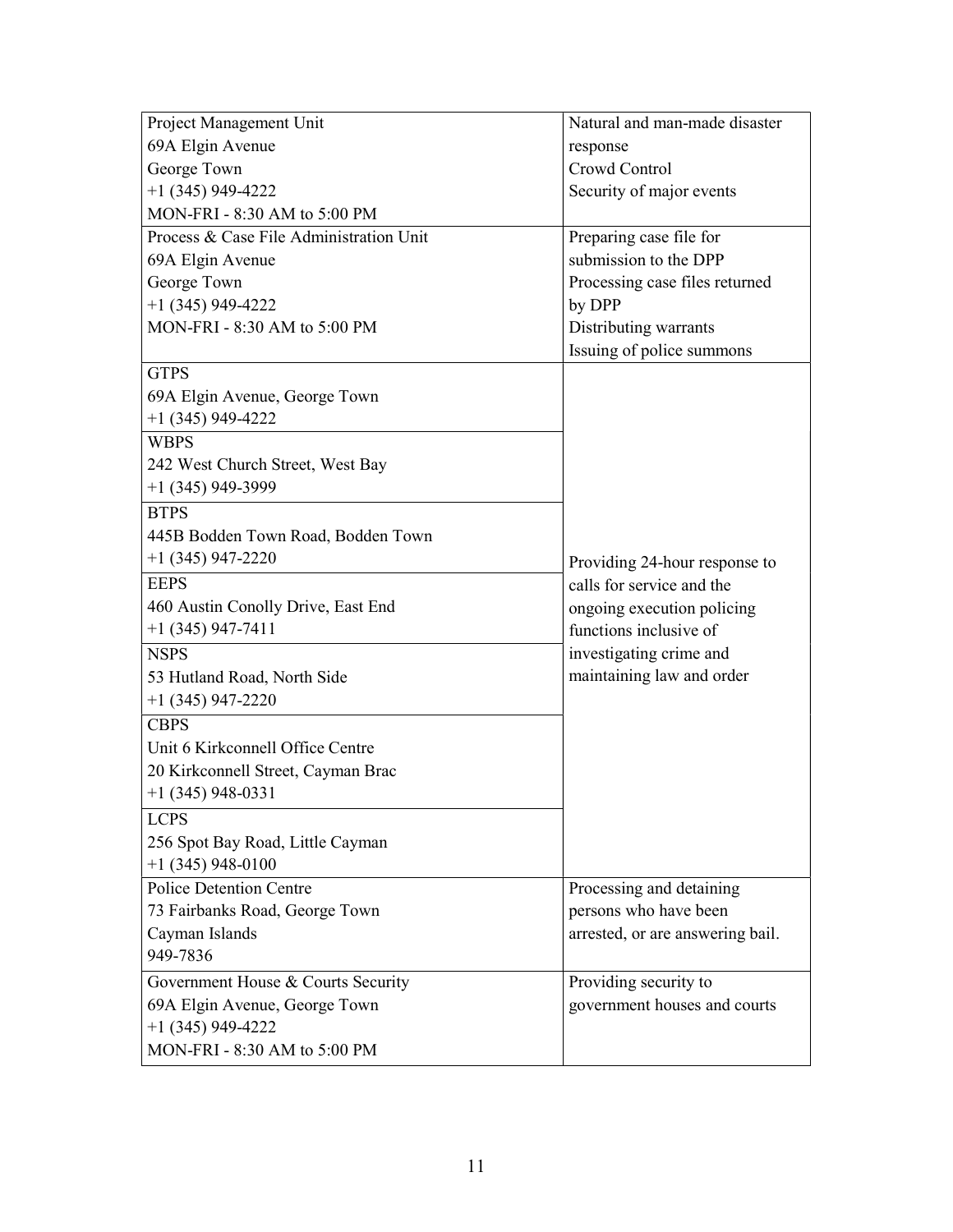| Special Constabulary                 | Providing volunteer support for |
|--------------------------------------|---------------------------------|
| 69A Elgin Avenue, George Town        | regular officers during peak    |
| $+1$ (345) 949-4222                  | operational times               |
| MON-FRI - 8:30 AM to 5:00 PM         | Providing support for           |
|                                      | community functions and         |
|                                      | celebrations                    |
|                                      | Assisting with policing duties  |
|                                      | as required                     |
| Firearms Response Unit               | Providing armed response by     |
| 69A Elgin Avenue, George Town        | specialist officers of RCIPS to |
| $+1$ (345) 949-4222                  | reported incidents              |
| MON-FRI - 8:30 AM to 5:00 PM         |                                 |
| Air Operations Unit                  | Providing aerial support to     |
| Island Air,                          | units within the OCP            |
| 100 Roberts Dr,                      | Providing assistance to other   |
| George Town,                         | law enforcement and             |
| Cayman Islands.                      | government sanctioned           |
| $+1$ (345) 244 - 6430/32             | agencies in execution of joint  |
| MON-FRI - 8:30 AM to 5:00 PM         | and emergency operations        |
| K9 Unit                              | Using skilled police dogs to    |
| 69A Elgin Avenue, George Town        | assist in the execution of      |
| $+1$ (345) 949-4222                  | policing functions              |
| MON-FRI - 8:30 AM to 5:00 PM         |                                 |
| <b>Operational Support Unit</b>      | Maintaining public order at     |
| 69A Elgin Avenue, George Town        | large gatherings                |
| $+1$ (345) 949-4222                  | Riot control                    |
| MON-FRI - 8:30 AM to 5:00 PM         |                                 |
| General Criminal Investigations Unit | Investigating Group A offences  |
| 69A Elgin Avenue, George Town        |                                 |
| $+1$ (345) 949-4222                  |                                 |
| MON-FRI - 8:30 AM to 5:00 PM         |                                 |
| Crime Task Force                     | Investigating organized crime   |
| 1101 Hirst Rd.                       |                                 |
| Grand Cayman                         |                                 |
| Cayman Islands                       |                                 |
| $+1$ (345) 649-7801                  |                                 |
| Serious Crime Review Unit            | Investigating Group A offences  |
| 69A Elgin Avenue, George Town        | when the immediate follow-up    |
| $+1$ (345) 949-4222                  | on all leads is most urgent and |
| MON-FRI - 8:30 AM to 5:00 PM         | investigating cold case files   |
|                                      |                                 |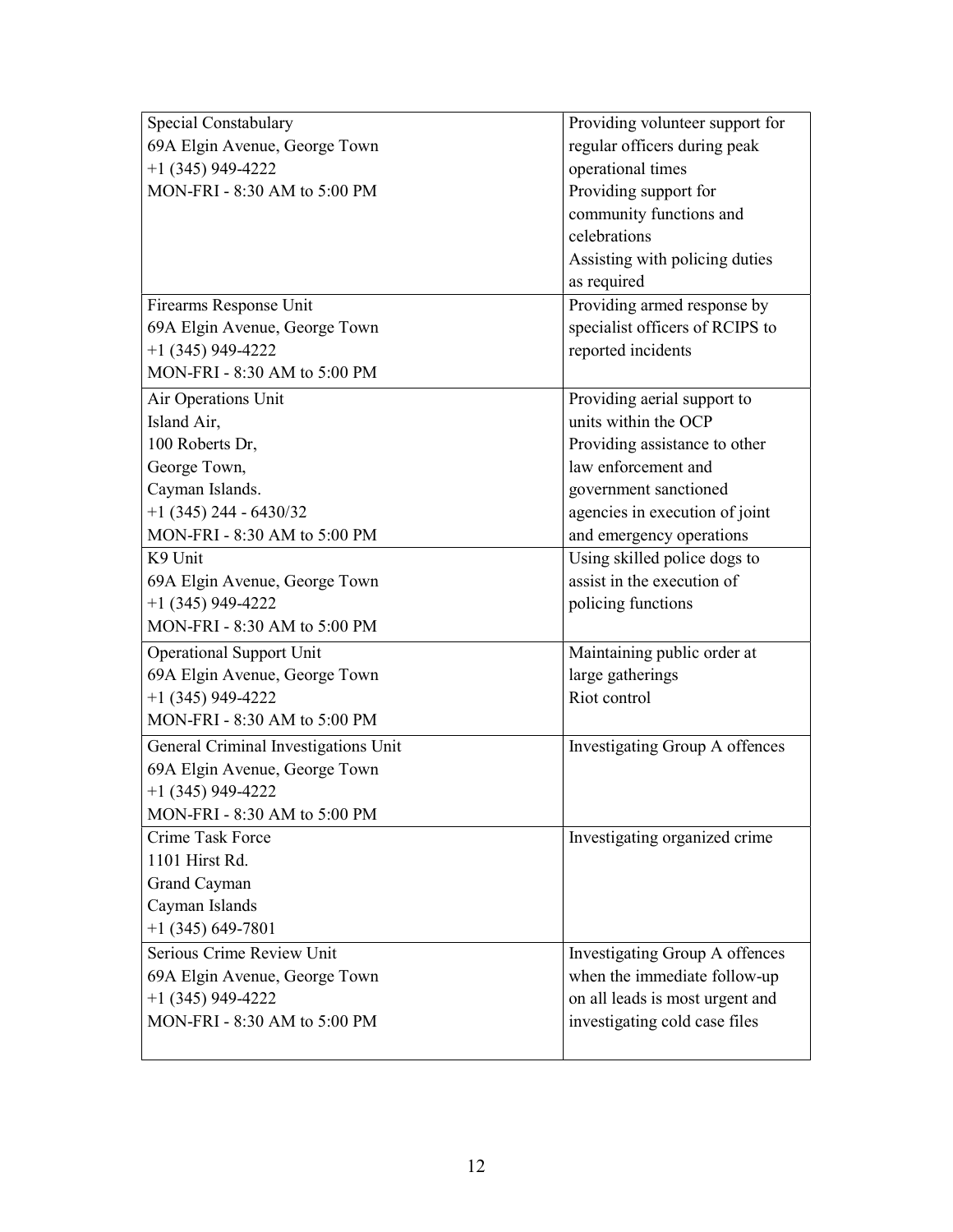| Family Support Unit                       | Domestic violence Cases          |
|-------------------------------------------|----------------------------------|
| Anderson Square, 2nd Floor                | Child protection cases           |
| 64 Shedden Road, George Town              |                                  |
| $+1$ (345) 649-9185                       |                                  |
| Crime Analysis Unit                       | Providing statistical, strategic |
| Royal Bank of Canada Building, 4th Floor  | and tactical analysis of crime   |
| 24 Shedden Road, George Town              | for RCIPS                        |
| $+1$ (345) 244-2900                       |                                  |
| MON - FRI - 8:30 AM to 5:00 PM            |                                  |
| Records Management Unit                   | Management, storage and          |
| 71 Eastern Avenue                         | retrieval of case files          |
| Crown Square Plaza, George Town           |                                  |
| $+1$ (345) 649-3013                       |                                  |
| MON-FRI - 8:30 AM to 5:00 PM              |                                  |
| Witness Care Unit                         | Compiling confidential records   |
| 71 Eastern Avenue, Crown Square Plaza     | of victims of a crime from       |
| George Town                               | agencies other than RCIPS        |
| $+1$ (345) 649-3013                       |                                  |
| MON-FRI - 8:30 AM to 5:00 PM              |                                  |
| Scenes of Crime Unit                      | Scientific examination of        |
| 69A Elgin Avenue, George Town             | physical evidence to assist in   |
| $+1$ (345) 949-4222                       | legal and/or criminal            |
| MON-FRI - 8:30 AM to 5:00 PM              | investigations.                  |
| Joint Intellignect Unit                   | Gathering, collating, analysing  |
| 69A Elgin Avenue, George Town             | and disseminating criminal       |
| $+1$ (345) 949-4222                       | intelligence                     |
| MON-FRI - 8:30 AM to 5:00 PM              |                                  |
| Financial Crimes Investigation Unit       | Financial Crimes investigations  |
| Royal Bank of Canada Building, 3rd Floor  |                                  |
| 24 Shedden Road, George Town              |                                  |
| $+1$ (345) 949-8797                       |                                  |
| MON - FRI - 8:30 AM to 5:00 PM            |                                  |
| Cayman Islands Bureau of Financial Crimes | Financial Crimes investigations  |
| Investigations                            | linked to money laundering, the  |
| 3 Floor Anderson Square                   | financing of terrorism, and      |
| 64 Shedden Rd, George Town,               | fraud                            |
| Cayman Islands                            |                                  |
| MON - FRI - 8:30 AM to 5:00 PM            |                                  |
| Digital Forensics Hub                     | Forensic examination of digital  |
| 4 Floor Apollo House West                 | devices                          |
| 87 Mary Street, George Town,              |                                  |
| Cayman Islands                            |                                  |
| MON - FRI - 8:30 AM to 5:00 PM            |                                  |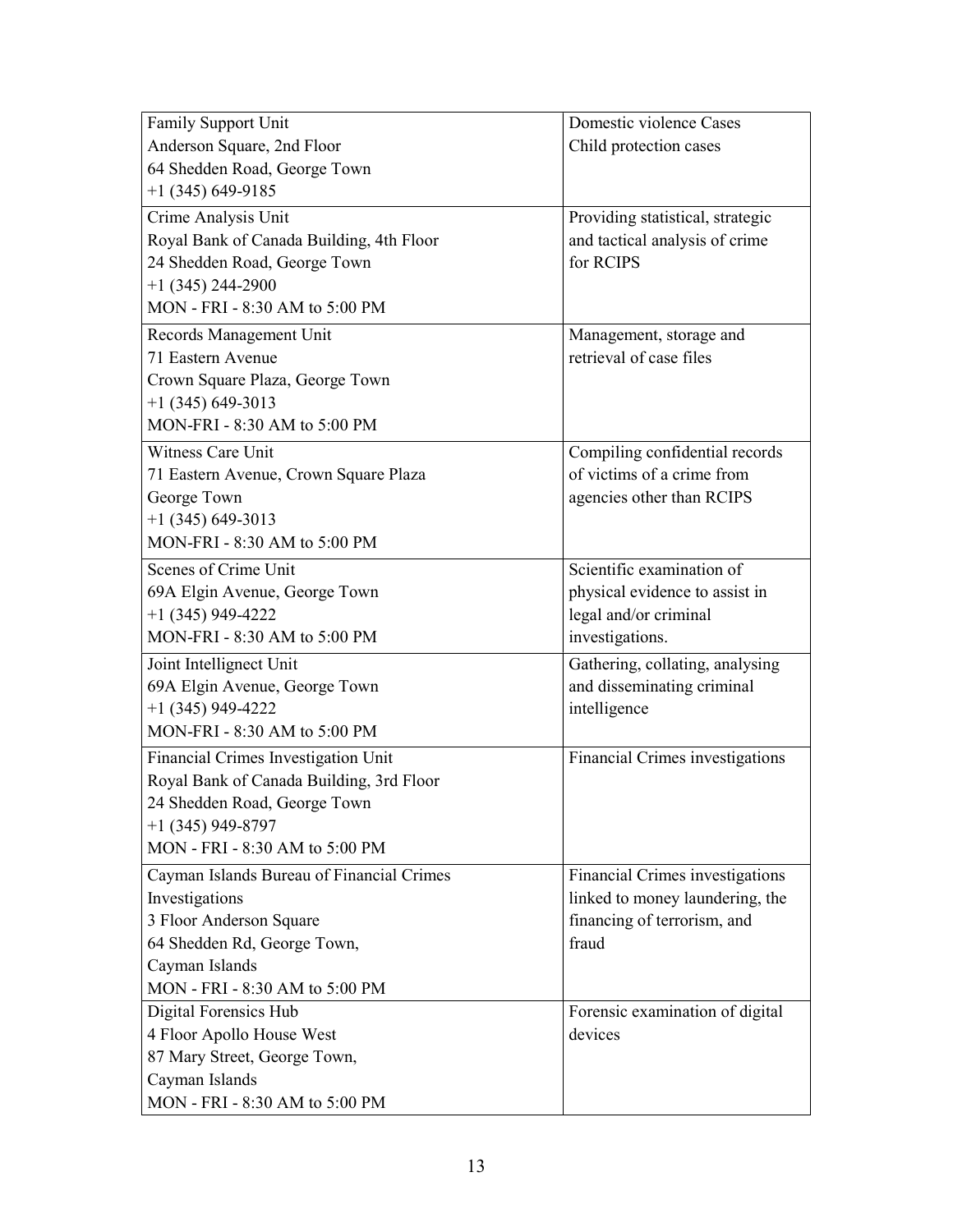### Boards and committees

| <b>Officer Safety Committee</b>        | Meets once every  | Minutes are not available  |
|----------------------------------------|-------------------|----------------------------|
| Chaired by D/Commissioner              | 6 months          | to the public because      |
| Attended by CI Inspectors, Sergeants & |                   | they relate to police      |
| Constables                             | <b>RCIPS</b>      | tactics, policies &        |
|                                        | Conference Room   | procedures, training $\&$  |
|                                        |                   | equipment used             |
| <b>Police Association</b>              | General meeting   | Minutes are not available  |
| <b>Overall Executives</b>              | held once per     | to the public because the  |
| Insp. Rudolph Gordon - Chairman        | year.             | issues discussed relate to |
| PS Sharon Lewis - Secretary            |                   | internal police operations |
| PS Michelle Miller - Treasurer         | Can call meetings | as it affect officers      |
| Sub-committee                          | as deemed         |                            |
| <b>Branch Board A</b>                  | necessary         |                            |
| CI Brad Ebanks - Chairman              |                   |                            |
| <b>Branch Board B</b>                  | <b>Internal</b>   |                            |
| Asst. DS Chase                         | accommodations    |                            |
| <b>Legal Affairs/Public Relations</b>  |                   |                            |
| PS Sharon Lewis                        |                   |                            |
| <b>Police Welfare</b>                  | Meet every        | Minutes are not available  |
| - PS 311 Cornelius Pompey - Chairman   | Thursday          | to the Public because      |
| - PS 410 Karen Watson - Treasurer      |                   | they relate to the         |
| - PS 451 Dian Dyer - Assistant         | Welfare office    | personal welfare of        |
| Treasurer                              |                   | Police Officers            |
|                                        | Not open to the   |                            |
|                                        | public            |                            |

# Frequently asked questions

A list of frequently asked questions can be found on the RCIPS website under the URL

https://www.rcips.ky/faq/ and on the RCIPS website (https://www.rcips.ky/) under the How Do I menu

### Employment Opportunities

A list of employment opportunities can be found on the RCIPS website (https://www.rcips.ky/) under the Opportunities menu.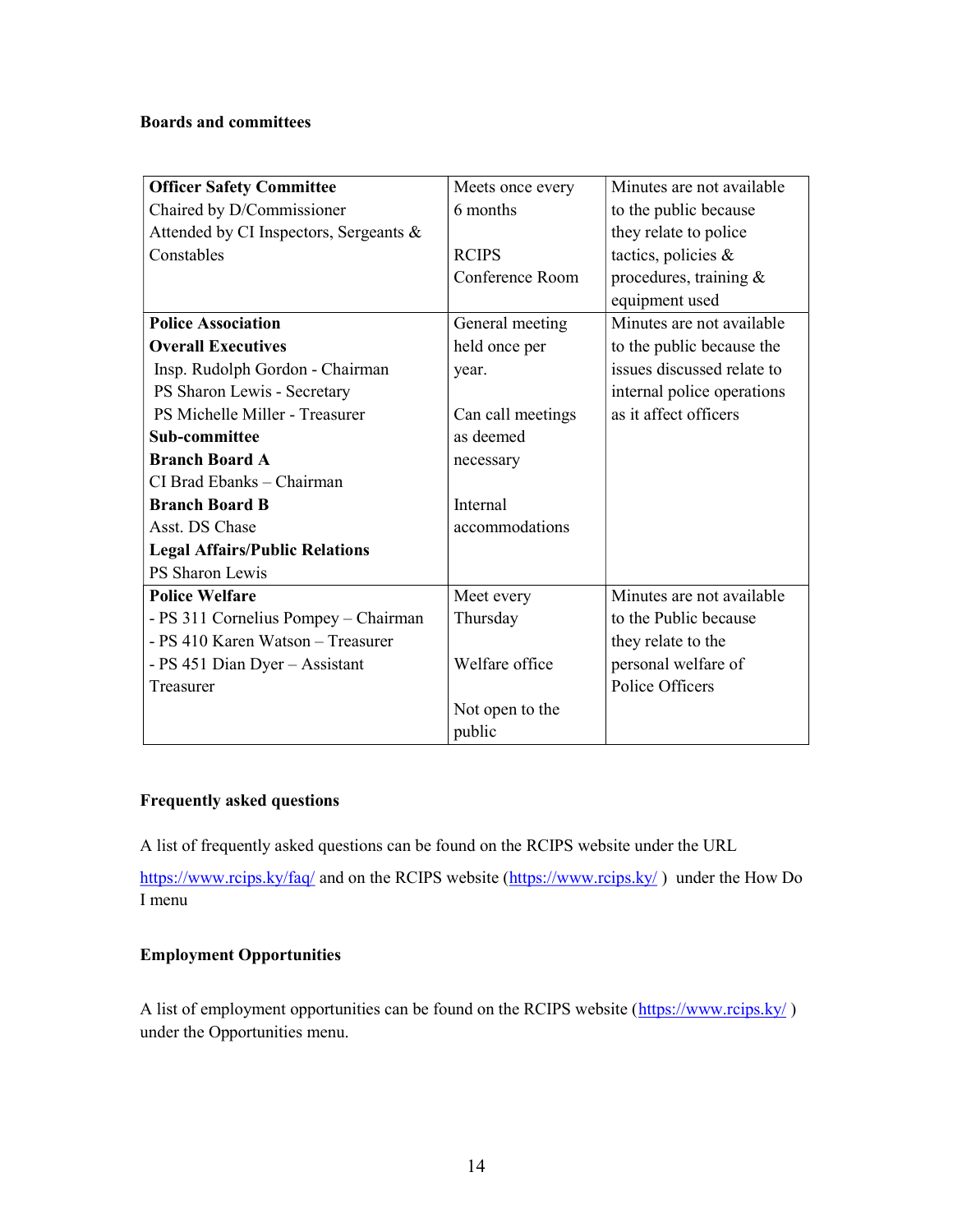### About Us

Information about the OCP including the vision, mission, values, history and senior command team can be found RCIPS website (https://www.rcips.ky/) under the About Us menu.

## Press Releases

OCP press releases are available on the RCIPS website under the URL https://www.rcips.ky/news/

### STRATEGIC MANAGEMENT

Administering the authority's operations at the organisational level; developing business plans and corporate policy; setting long-term goals and objectives; evaluating the agency's overall performance and progress towards established targets; managing programs to improve business processes and ensure consistent service delivery; preparing or revising laws and other regulatory instruments that affect the authority's functions and responsibilities; obtaining legal advice from external sources.

The vision of the OCP is to maintain a peaceful country where communities and visitors feel safe and secure.

Our objective is to uphold the law fairly and firmly; to prevent and detect crime; to pursue and bring to justice those who break the law; to keep the peace and to protect, help and reassure the community with integrity, sound judgment and common sense.

We shall achieve our mission by focusing on performance, working with our partners, recognizing diversity and human rights and by being compassionate, courteous and patient in our work. We must be professional, calm and restrained when faced with violence, applying only such reasonable force as is necessary to accomplish our lawful duty. We will act with integrity, flexibility and commitment. We will strive to reduce the fears of the public and respond to well-founded criticism with a willingness to learn and change.

### Governance

- Police Act (2021 Revision)
- Cayman Islands Coast Guard Act 2021
- Police (Emergency Powers) Regulations (SL 18 of 2004)
- Police (Information and Assistance to International Law Enforcement Agencies) Regulations (SL 73 of 2017)
- Police Regulations (1996 Revision)
- Police Service (Delegated Powers of the Governor) Regulations (SL 27 of 2021)
- Bail Act (2015 Revision)
- Cautions (Adult) Act (Act 5 of 2017)
- Computer Misuse Act (2015 Revision)
- Criminal Procedure Code (2021 Revision)
- Explosives Act (2008 Revision)
- Firearms Act (2008 Revision)
- Fraudulent Dispositions Act (1996 Revision)
- Litter Act (1997 Revision)
- Misuse of Drugs Act (2017 Revision)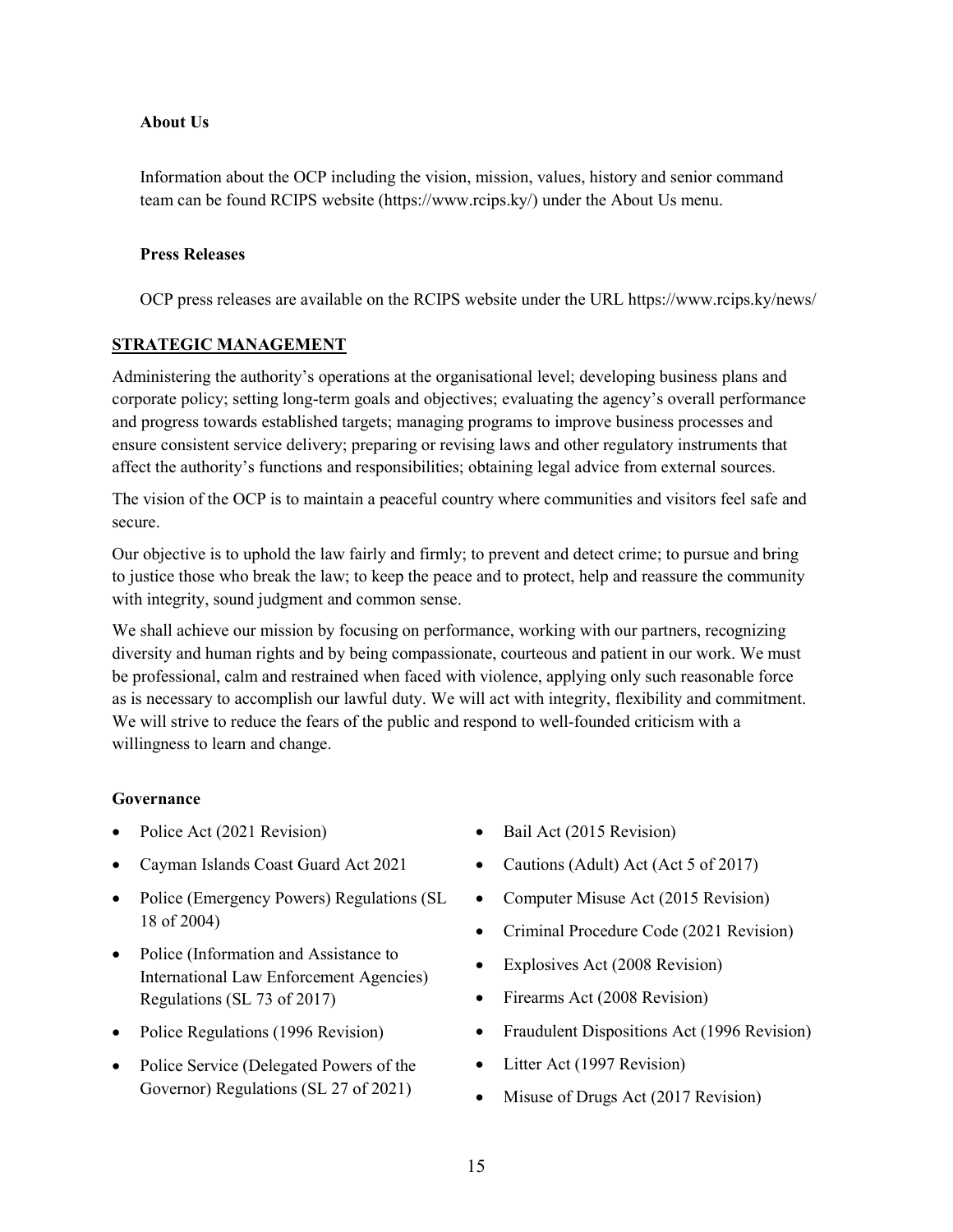- Penal Code (2022 Revision)
- Proceeds of Crime Act (2020 Revision)
- Proliferation Financing (Prohibition) Act (2017 Revision)
- Public Order Act (1997 Revision)
- Terrorism Act (2018 Revision)
- Towns and Communities Act (1995 Revision)

### CORPORATE MANAGEMENT

### Strategic Plan

• RCIPS Three Year Strategic Policing Plan 2021-2023

https://www.rcips.ky/upimages/OrganizationalDepartment/RCIPS Strategic 3 Year Plan1607463660.pdf

### Annual Reports

OCP Annual Report 2020

Copies can be obtained upon request from the Information Manager by sending an email to  $\frac{foi}{10}$   $\frac{O(1)}{O(2)}$ 

### **Statistics**

• Crime and Traffic Statistics for 2021. Available at: https://www.rcips.ky/crime-info/crime-statistics/

### Business Continuity

- OCP Continuity of Operations Plan
- OCP Hurricane Contingency Plan

### Finance & Administration

Administering the authority's internal functions and managing its resources efficiently and effectively. Includes the management of monetary resources; material resources; human resources; information resources; and relationships with clients, the public and other government agencies.

#### Financial management

- Annual budget
- Financial Statements
- Chief Officer expenses
- Payroll
- Receivables & payables
- Bail bond
- Trafficking in Persons (Prevention and Suppression) Act (2015 Revision)
- Youth Justice Act (2021 Revision)
- Traffic Act (2021 Revision)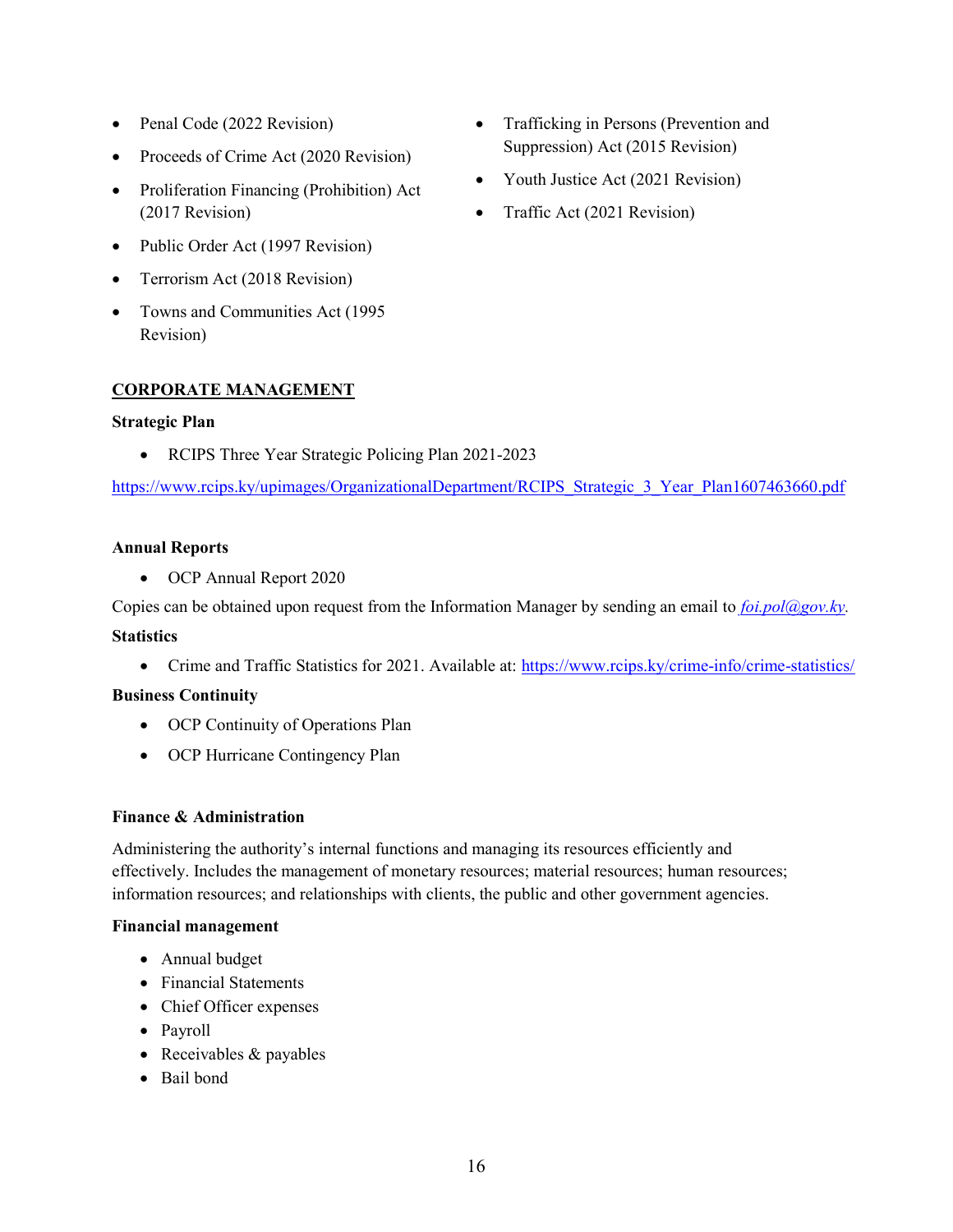#### Administration

- Press releases
- Organisational structure
- Career opportunities
- Staff pay and grading structures
- Training and development program reports
- Recruitment Programs reports
- Vehicle Database
- Vehicle Inspection Reports
- Vehicle Insurance & Claims
- Building Inspection Reports
- Equipment Inspection Reports
- Maintenance Schedules
- Vehicle Accident Reports
- Annual cost of maintenance of RCIPS' vehicles
- Inventory Lists
- Software Licences
- System Logs
- Police radios maintenance reports
- Systems and Equipment repairs logs
- Armoury log books

## POLICIES & PROCEDURES

- Attendance Management Policy
- Close Protection Officer Policy
- Code of Conduct and Objective
- Code of Ethics
- Email Policy
- Gas Card Policy
- Management Self Inspection Policy
- Media Relations Policy
- Policy on The Acceptance of Hospitality & **Gifts**
- Promotion Policy
- Victim Care Policy
- Airport Duty Sop
- Anti-Bullying Harassment and Discrimination Policy
- Arrest Policy & Procedures
- Career Break Policy
- Cash Seizure Policy
- Cayman Code A- Search of Persons
- Cell Block Policy & Procedures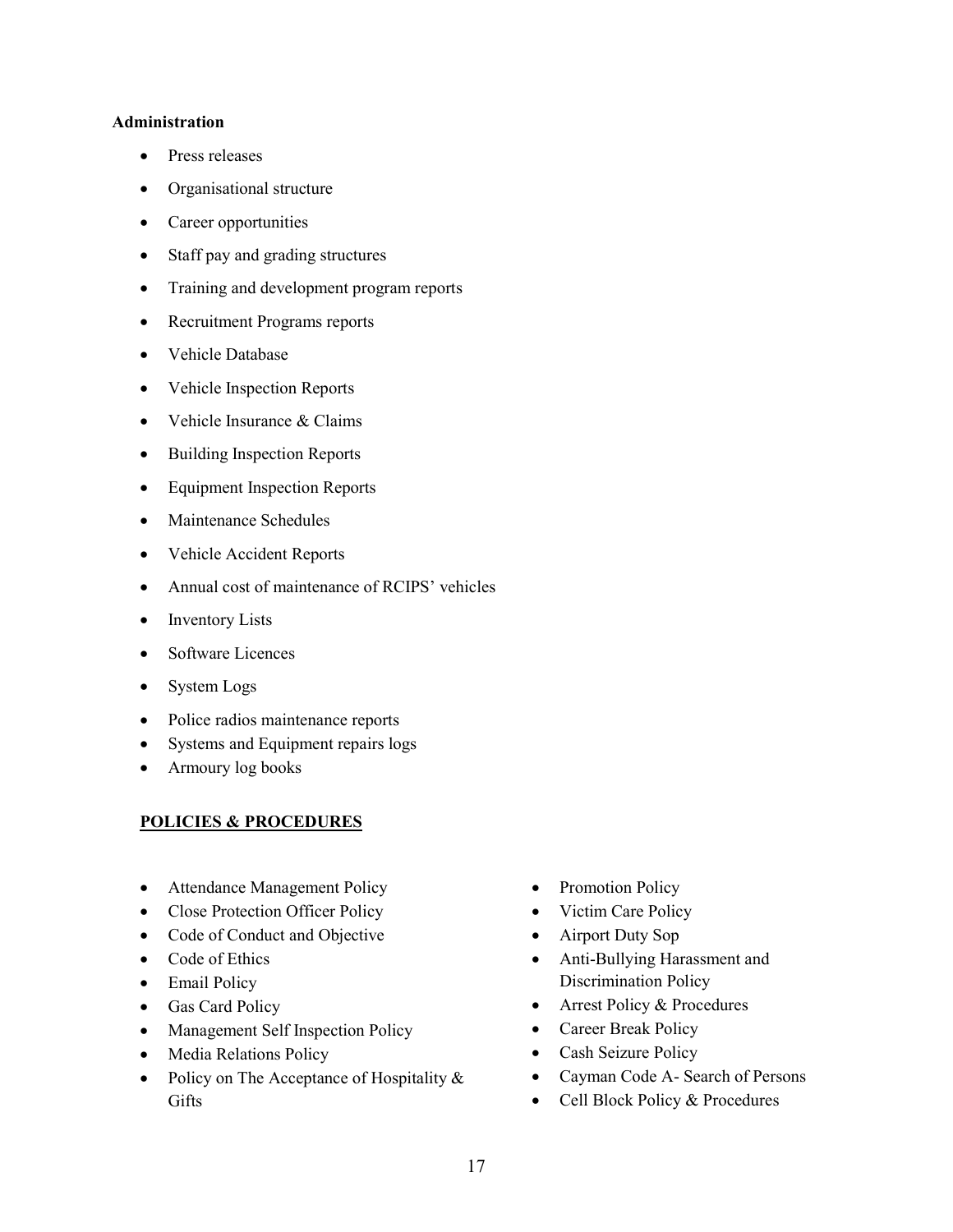- Command On Call Policy
- Community Impact Assessment Policy
- Corporate Branding and Style Guide
- Corporate Sponsorship Policy
- Criminal Records Policy
- Critical Incident Policy
- Data Protection Policy
- Disposal of Evidence Policy
- Domestic Violence Policy
- Drug and Alcohol Abuse Policy
- Drug Court Referral Scheme Policy
- Earned Leave Policy
- Electronic Monitoring Policy
- Email Signature Policy
- Fatal Collision Policy
- Health & Safety Policy
- High Risk Incident Response
- Information for Local Applicants (Police Clearance/Records)
- Information for Overseas Applicants (Police Clearance/Records)
- Interview Policy
- Investigation of Police Involved in Lethal Incidents & Aftercare of Officers Involved in Traumatic Incidents
- Issue and Control of Police Radios & Related Equipment Policy
- JMU Firearm Policy Final
- Letter Writing Policy
- Missing Person Policy
- Officer Safety Policy
- Officer Travel Policy
- Official Notebook Policy
- Operational Use of Taser Policy
- Police Detainee Transport & Vehicle Search **Policy**
- Police Pursuit and Use of Service Vehicle **Policy**
- Police Requisition Policy
- Prisoner Handcuffing, Search & Transport Policy& Procedures
- Prisoner Handling Policy & Procedures
- Radio Discipline Policy
- Reward and Recognition Policy
- Safety Equipment Policy
- School Resource Officer Policy
- Senior Constable Policy
- Senior Constable Policy
- Sexual Harassment and Discrimination Policy
- Standard of Appearance & Dress Code Policy
- Sudden Death Policy
- Take Home Vehicle Policy and Procedures
- Training & Development Policy
- Uniform Shift Policy
- Use of Force Policy
- Vehicle Collision Investigation Policy
- Personal Social Media Usage Policy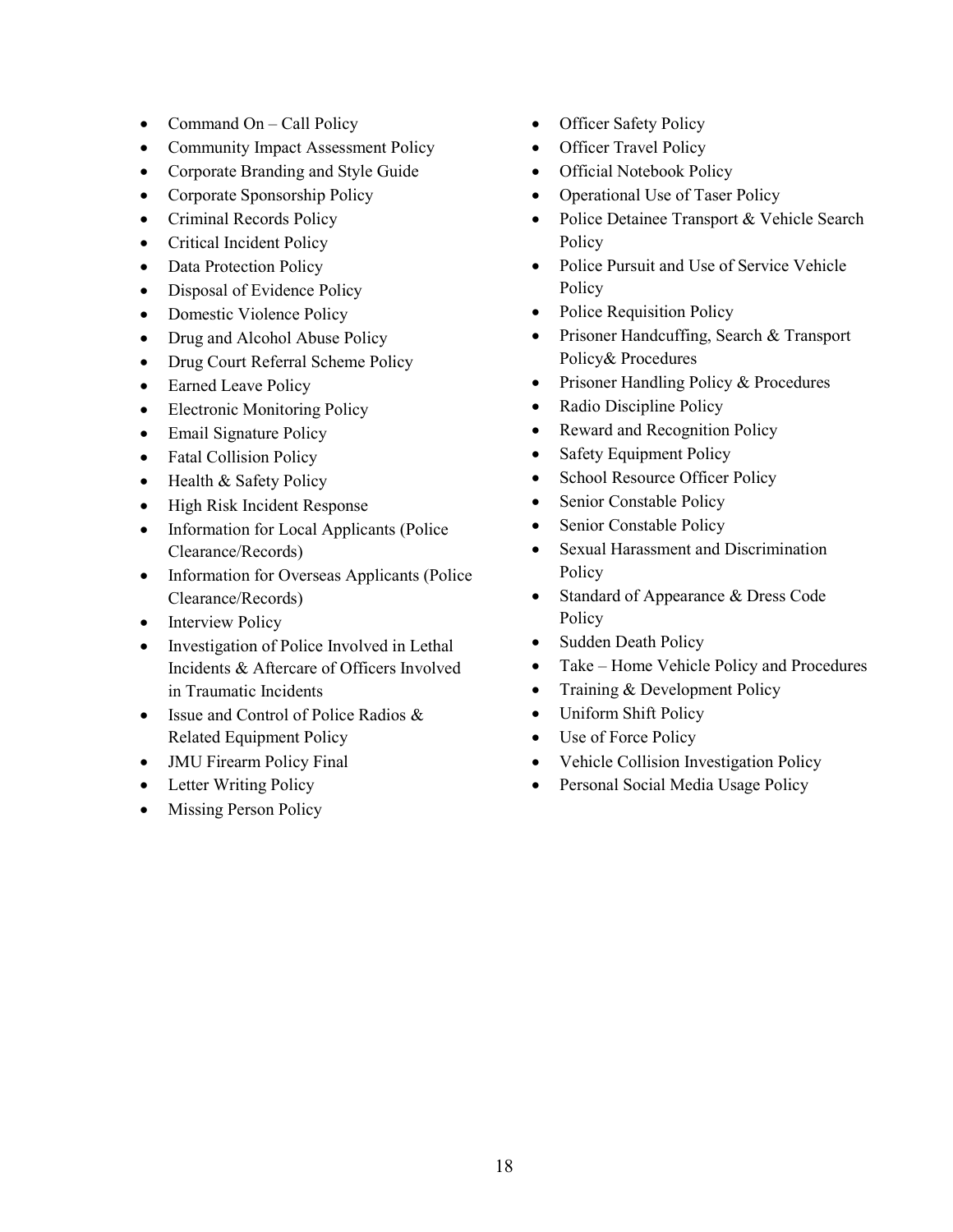# INTERNAL DECISIONS & RECOMMENDATIONS

| <b>Name</b>                        | <b>Meetings</b>                         | <b>Minutes</b>               |
|------------------------------------|-----------------------------------------|------------------------------|
| <b>GOLD Meetings</b>               | Discusses:                              | Minutes are not available to |
|                                    |                                         | the public because they are  |
|                                    | Policing activities and operations      | intelligence related to      |
|                                    |                                         | OCP's strategic operations   |
| <b>Resource Meeting</b>            | Meets once quarterly. Discusses:        | Not available to the public  |
|                                    | Establishment & strength of Service     |                              |
|                                    | Recruitment                             |                              |
|                                    | Discipline                              |                              |
| <b>Quarterly Management</b>        | Meets once quarterly. Discusses:        | Not available to the public  |
| <b>Meetings</b>                    | <b>Budget</b>                           |                              |
|                                    | <b>HR</b>                               |                              |
|                                    | Organisation strategies & development   |                              |
| Commanders meeting/                | Meets bi-weekly. Discusses:             | Not available to the public  |
| <b>Tasking &amp; Co-ordinating</b> | Tactical options                        |                              |
|                                    | Staffing                                |                              |
|                                    | Tasking                                 |                              |
|                                    | Crime trends                            |                              |
|                                    | Proactive policing                      |                              |
|                                    | Tasking resources                       |                              |
| <b>Firearms Strategy Group</b>     | Meets monthly. Discusses:               | Not available to the public  |
|                                    | Strategies in relation to firearms      |                              |
| <b>Hurricane Meetings</b>          | Meets monthly six months per year -     | Some information may be      |
|                                    | June $01st - Nov 30th$                  | available to the public      |
|                                    | Discusses: security arrangements,       |                              |
|                                    | sheltering, deployment, roles,          |                              |
|                                    | equipment, staffing, officers/families' |                              |
|                                    | welfare                                 |                              |
| <b>Traffic Management Advisory</b> | Advising the Governor in Cabinet on     |                              |
| Panel                              | Road Traffic matters                    | Available to public          |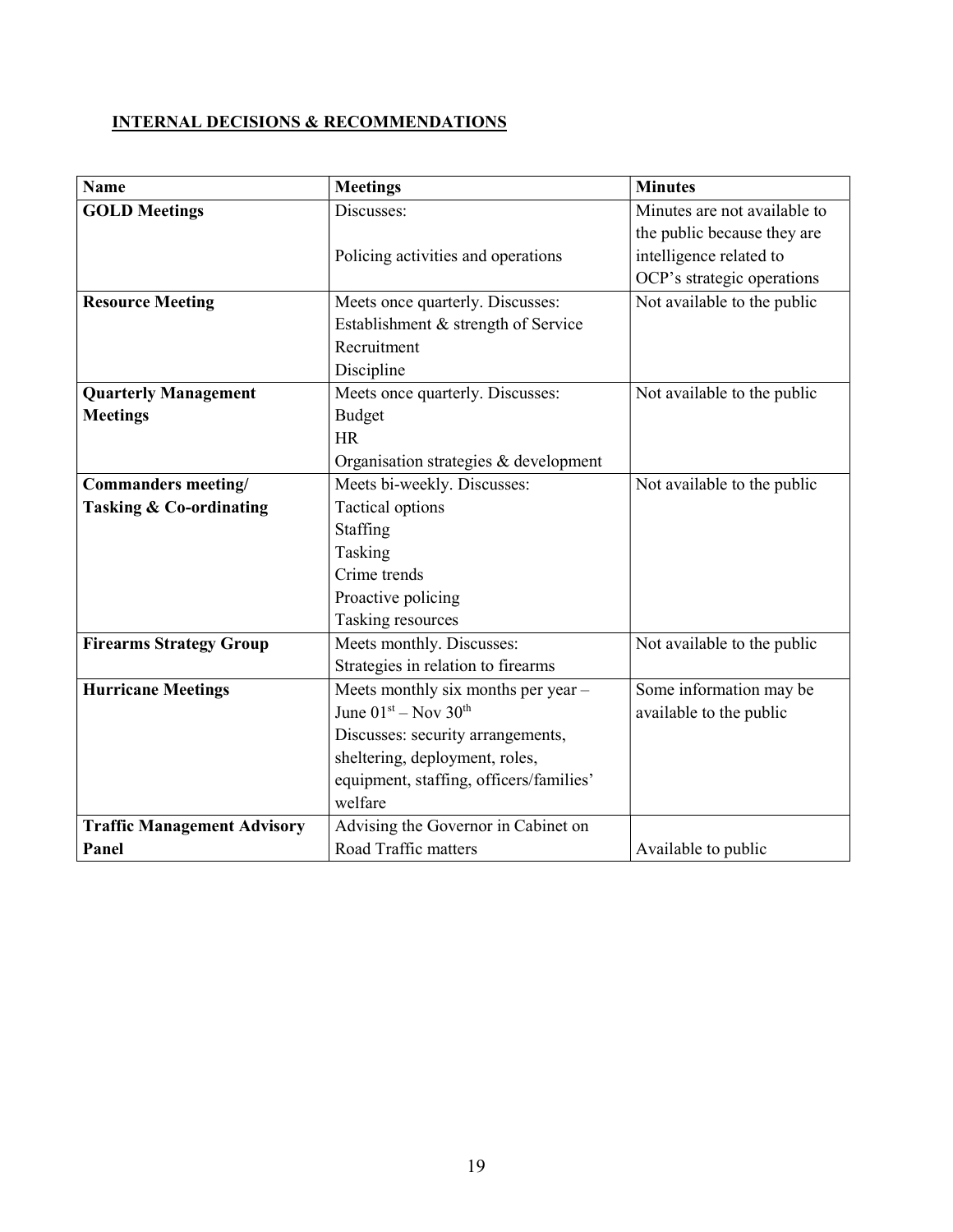## LISTS & REGISTERS

- List of firearm users (not available to the public)
- List of security guards & security companies (names of companies & security guards are not available to the public)
- List of RCIPS' vehicles (registration numbers are not available to the public)
- List of marine assets
- Police Auction List
- FOI disclosure log

Copies can be obtained upon request from the Information Manager by sending an email to foi.pol@gov.ky.

## OUR SERVICES

The OCP is currently constituted of two departments – the RCIPS and the CICG. In addition to the organization of the policing departments and Cayman Islands Coast Guard, the overall administration of the organization is considered to be OCP Management.

### Policing Departments

- Uniform and District Operations Provide general shift policing by uniformed officers, response to 24 hours calls for service, traffic enforcement, community policing and general policing duties of officers assigned to police stations.
- Uniform Specialist Operations Perform specific policing duties that require specialized training and skills by the officers who execute them such as Air operations and canine unit.
- Criminal Investigations  $A$  range of units within the RCIPS which pursue investigations into serious crimes, that includes all offences likely to be heard by the Grand Court.

## Coast Guard

- Maritime enforcement of local laws
- Coordination of all maritime search and rescue response occurring within the territorial sea of the Islands and the Islands' internationally agreed search and rescue region;
- Delivery of maritime search and rescue response occurring within the territorial sea of the Islands and the Islands' internationally agreed search and rescue region (SRR)
- Ensuring compliance with applicable international law, conventions and treaties relating to ensuring the safety of life at sea and pollution prevention; and
- Enforcing local laws and applicable international law, conventions and treaties addressing the prevention, detection and disruption of illicit activity within the territorial sea of the Islands or on the high seas, provided that the enforcement does not extend into the territorial waters of another jurisdiction or breach the established protocols of any applicable international law, convention or treaties.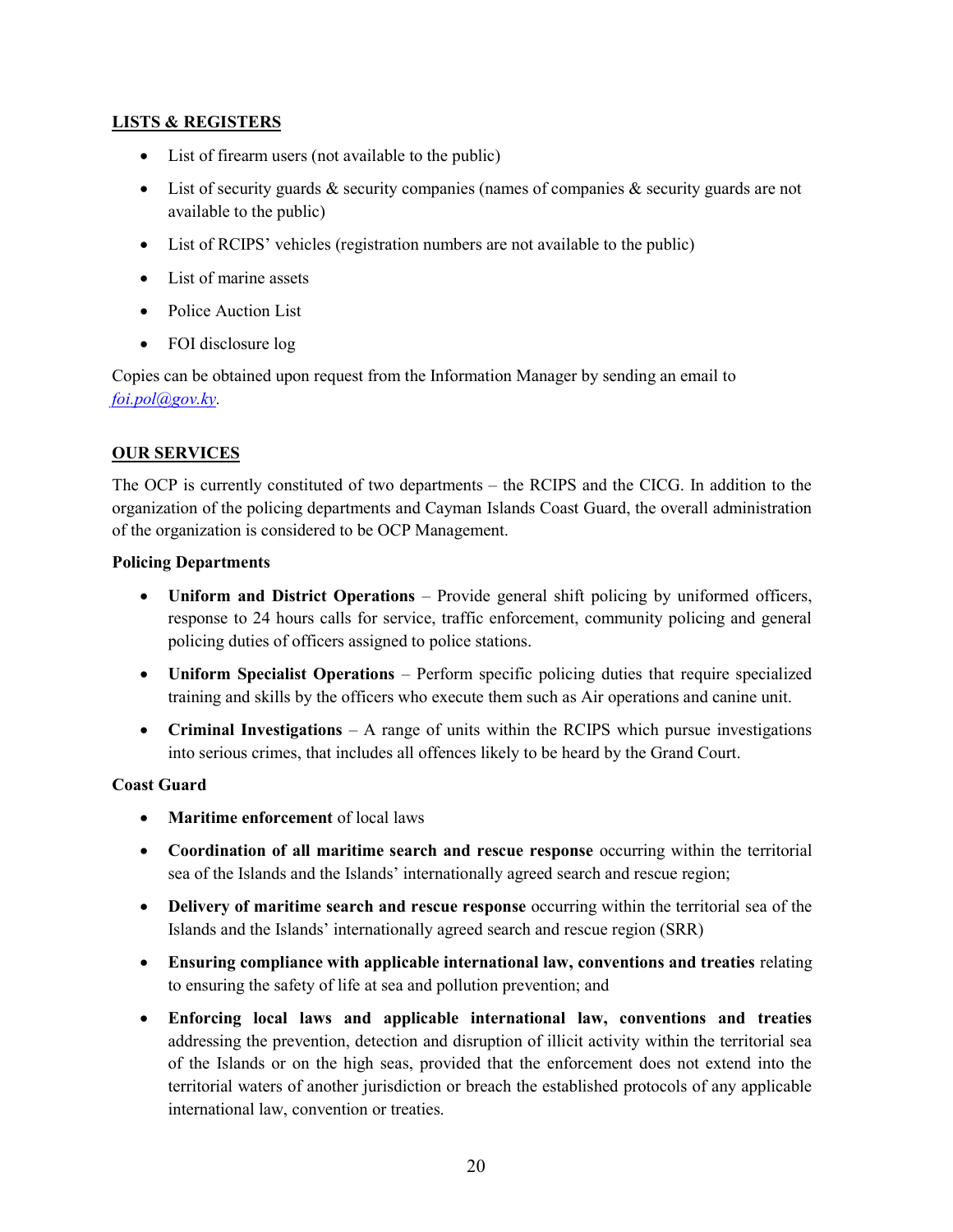### Management

- Administration Performs the strategic and functional management of the organization. OCP Management includes finance and business administration, human resources, media and communications, estate management and strategic management.
- Business units Comprises of the Criminal Records Office and Security and Firearms Licensing Unit.

More information on the services offered by the OCP can be found on the website https://www.rcips.ky/ under the Units section.

#### Licensing; Applications; Registration and Forms

All of the forms above can be downloaded or completed online via the URL https://www.rcips.ky/forms/

#### Reports/Certificates

- Application for a Police Clearance Certificate
- Application for Police Report Form (for all incidents EXCEPT Traffic Accidents)
- Application for Traffic Clearance Certificate
- Application for Traffic Accident Report

#### Firearms/Weapons Licensing

- Firearm Application Form A Firearm
- Form B Importation/Re-importation Of Firearms, Parts and Ammunition
- Application Form to Renew A Firearm License
- Application for Appeal Firearms
- Application for Bow and Arrow
- Application for Ballistic Vests

### Security Licensing

- Application for Security Guard's License
- Renewal Application for Security Guard's License
- Application for Security Business License To be issued To an Individual
- Renewal Application for Security Business License to Be Issued to An Individual
- Application for Security Business License to Be Issued to A Corporate Body
- Renewal Application for Security Business License to Be Issued to A Corporate Body
- Application for Security Technician's License